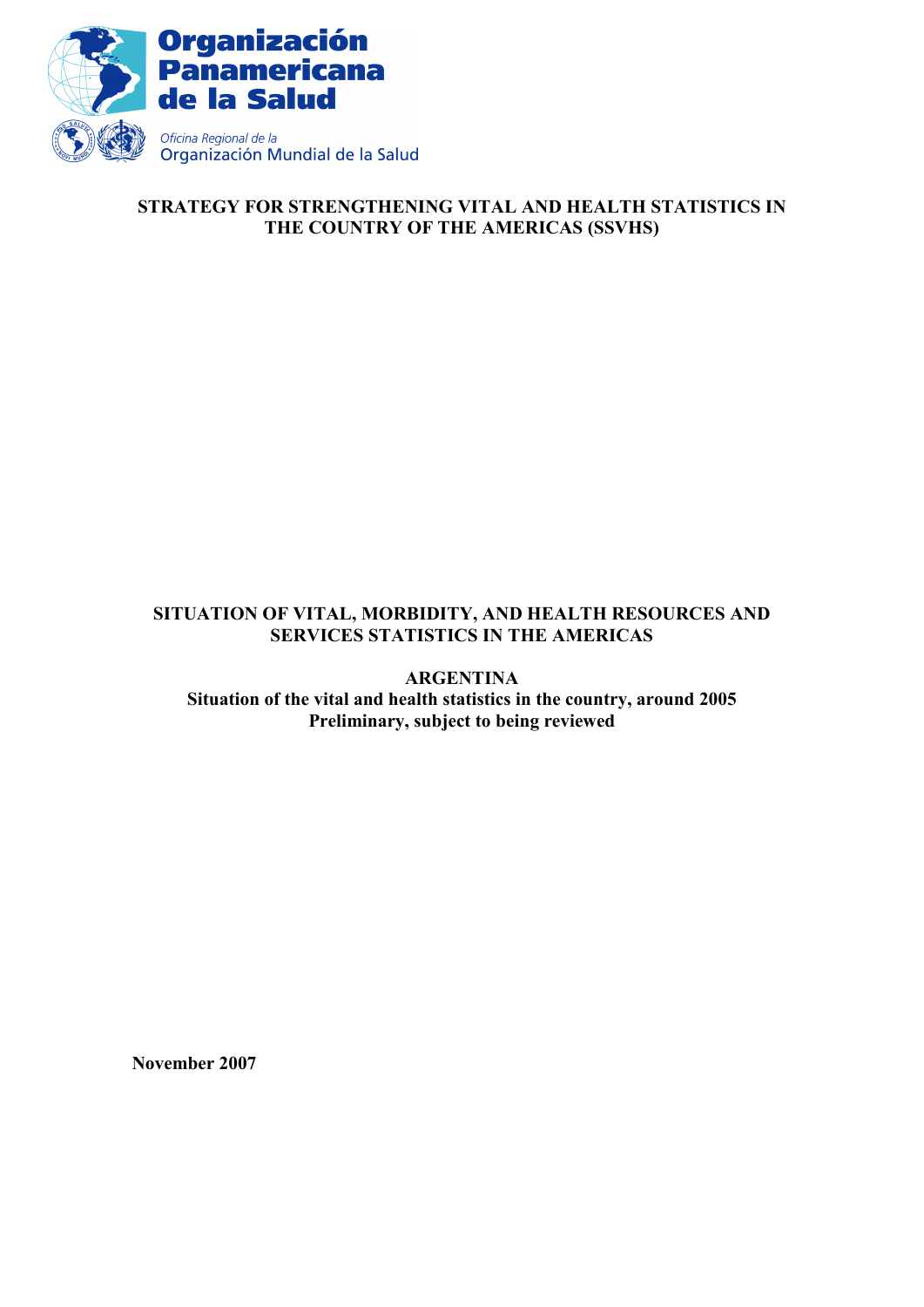This document presents some results reached through the analysis of the information from a Guide developed by PAHO in 2005 and completed by the countries during the Meeting of Directors of Statistics (RD-2005) carried out in Buenos Aires in November of this year.

The information is qualitative and quantitative in nature and provides a view of the situation of the vital, morbidity, and health resources and services statistics of every country in the Americas in terms of coverage and quality. It also provides information on the possible determining factors for health data problems, taking into account that they can occur at different moments in the production process, from the time of the event, occurrence or practice, up to the dissemination of the products of the health statistics system.

The information about the production of data, which emanates from the statistical offices of each country, constitutes a basic baseline for the strengthening of health statistics in each country, and will allow the Organization to orient its technical assistance and collaborate with the countries in the design, follow-up, and maintenance of activities to improve the coverage, quality and opportunity of the statistics that are useful to governments in the definition of health policies and monitoring of results, as in the case of the Millennium Goals, a commitment of the national states.

The countries of the Americas show great heterogeneity in terms of health statistics, reflected in varying coverage and quality, with enormous differences at the subnational level as well. In addition, the results confirm that there exists a great accumulation of experience and knowledge in the Region that has allowed for the development of good practices to resolve problems linked to validity, quality, reliability and timeliness of the information that is produced.

It is demonstrated that the countries realize the importance of improving these information issues and they show notable solidarity and disposition to share those practices and to spread them in the whole Region.

Encouraged by the countries, the Organization has defined a regional strategy for the strengthening of vital, morbidity, resources and health services statistics, In the short term, this strategy will be expressed in an Action Plan that will contemplate the realities of the countries, while taking advantage of the numerous resources available for the development and implementation of regional activities, and promoting horizontal cooperation and the coordination with other international agencies with similar goals of quality for the health information that they use.

Hopefully, the analysis presented here will soon be updated to include every country, since there have been important progresses in some of them in terms of coverage and quality, as a result of changes in the information production processes. On the other hand, given the complexity of the information analyzed, there may be some imprecision in the description of the production processes, which requires a review by the producers of information in the countries.

Firstly, the report contains a description of the background that led to the analysis of the situation of the statistics in the countries. This part is followed by a summary of the regional report that shows a classification that will also be reviewed with the countries.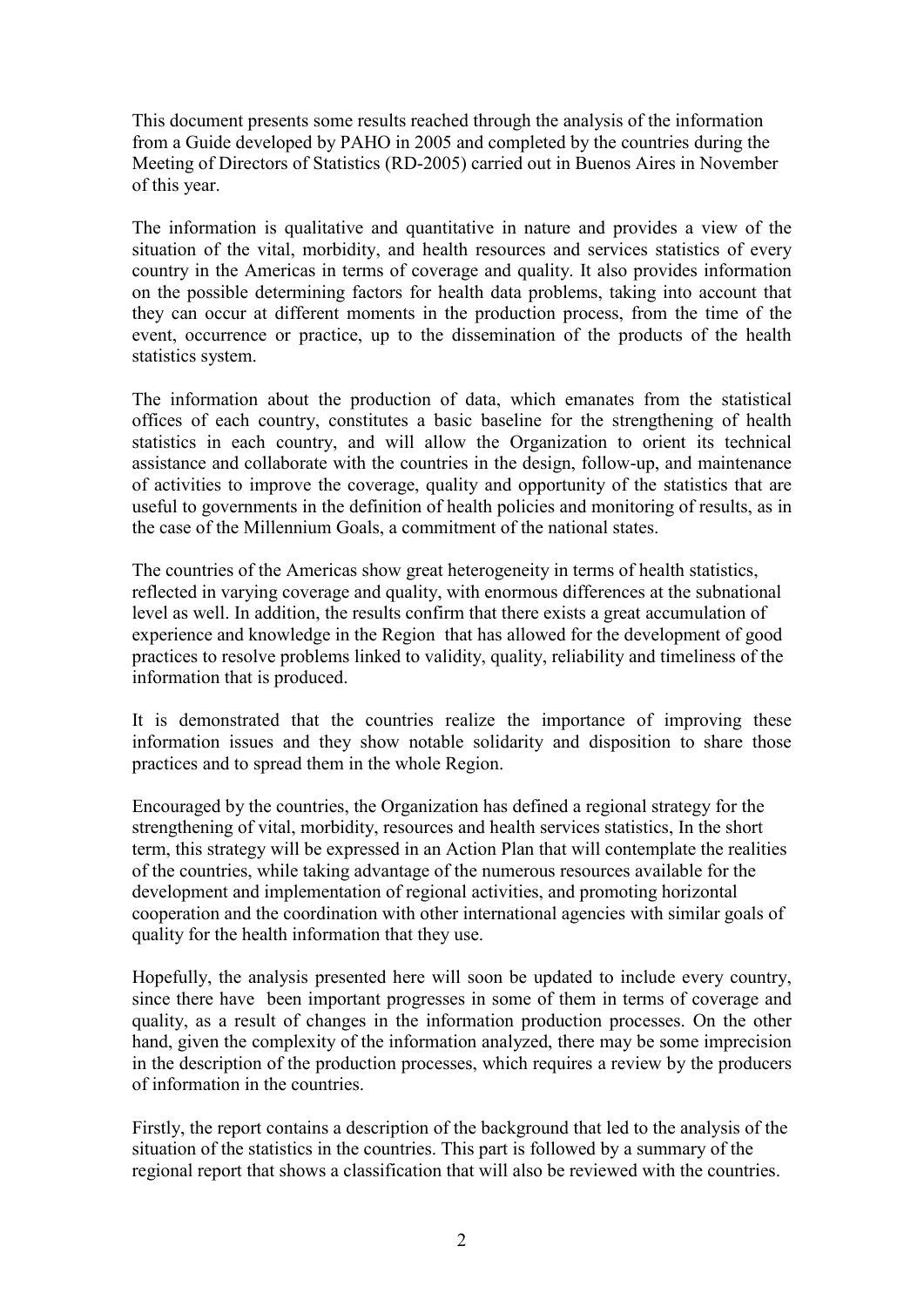Finally, a brief description of the situation of the countries is presented, including the production processes and the results of the statistics' coverage and quality evaluation.

# **1. Introduction**

The importance of counting with quality information by topic and at the maximum level of geographical disaggregation for the formulation, monitoring and evaluation of public policies in the field of population health is greater every day.

The countries recognize that they do not always meet the requirements for the production of statistics that reflect, one way or the other, the quality of the data available; as well as their difficulty to design on their own, implement, and sustain strengthening programs for vital and health statistics.

These limitations become more evident, and their resolution more pressing and dramatic, when there exists a general consensus in the countries about the need for indicators of better quality at the subnational, national and regional levels in order to monitor the international commitments such as those established by the International Conference on Population and Development (ICPD, Cairo, 1994), The Women's Conference (Beijing, 1995), the Declaration of the countries on the Millennium Goals (2000), The Meeting against Racism, Racial Discrimination, Xenophobia and all connected forms of Intolerance (Durban, 2001), and other specific meetings linked to a Human Rights approach in the access to information and evidence for the formulation of policies.

Very few countries escape this situation and it could almost be said that all of them have some sort of issue to resolve in the area of coverage and quality of their vital and health statistics. As such, besides the political decision to monitor the evolution of targets, there is the need to improve the quality of the health data that is produced, either through the health statistics offices (particularly the registry information), or the central statistics offices, through the census and surveys (in this last case, sometimes in association with the health offices).

The incorporation of vital and health statistics strengthening programs in the countries (particularly for vital, morbidity, and health resources and services statistics) is becoming a necessity almost as important as the development of policies favorable to the improvement of population health. And this matter is not guaranteed only by the decision of the political authorities of the technical offices, but also by those responsible for the completion of those targets. Support on the part of the international agencies to the maintenance of these programs is also fundamental and the Pan American Health Organization (PAHO) has incorporated the topic in its strategic objectives.

This document is part of a series that includes the analysis of the situation of other countries of the Region and the development of a Regional Report that analyzes the situation of the vital and health statistics of the countries of the Americas until the end of 2005. The above mentioned documents constitute one of the inputs for the development of a strategy to improve these statistics, and to provide a more effective assistance to the countries; to promote horizontal cooperation; to establish a mechanism of collaboration between areas of PAHO; and to coordinate actions with other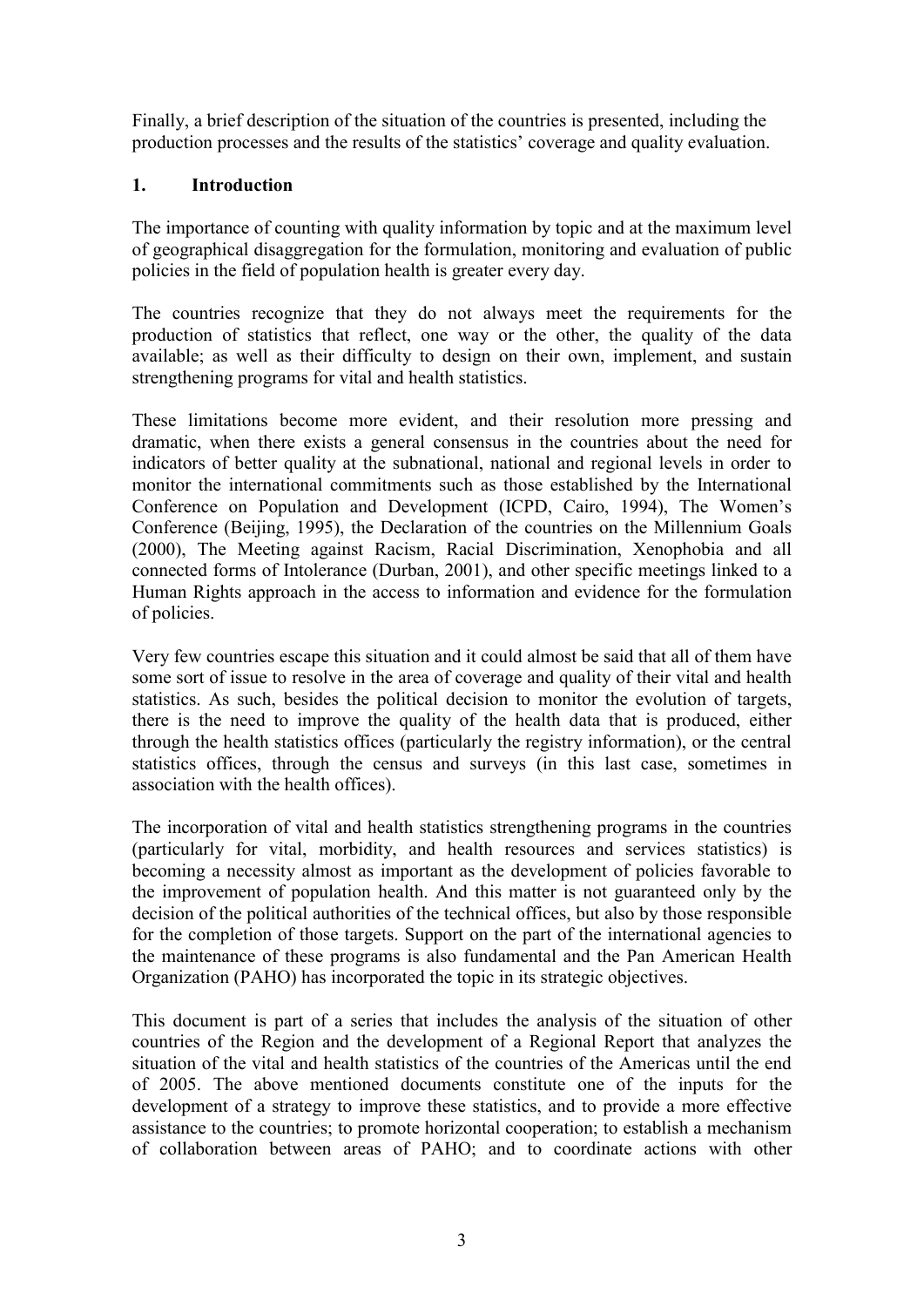international agencies and actors who are working towards strengthening those statistics in the countries of the Region.

The analysis presented in this document is therefore based on data provided by the countries in 2005, is preliminary in nature, and will be updated in a second stage. This will allow for the necessary adjustments to be made in the document and its updating and review in light of possible modifications in the situation of the countries.

During 2005, the countries answered a series of questionnaires, through the responsible statistics offices and under the orientation of the PAHO focal point in each representation<sup>1</sup>. Without their invaluable input, it would not have been possible to develop a first stage, which was initiated with the Meeting of Directors of Statistics in November 2005 in Buenos Aires (RD-2005), nor design a work that culminated in October 2007, with the approbation by PAHO's Directing Bodies of the Strategy for Strengthening Vital and Health Statistics in the countries of the Americas (SSVHS), the second stage of the joint work with the countries.

# **2. Background**

<u>.</u>

During its last meeting that took place in September 2003, the Regional Advisory Committee on Health Statistics (CRAES for its Spanish name), PAHO's advisory committee on the topic, recommended the design of a sustainable mechanism to facilitate the development of plans to strengthen the countries' vital and health statistics<sup>2</sup>.

From 2004 and during 2005, PAHO carried out an initial analysis of the situation of vital and health statistics based on a Guide especially designed for that purpose<sup>3</sup>. The information was gathered with the collaboration of two institutions responsible for the production of health statistics in the countries (the central statistics office and the national health statistics office) and under the orientation and follow-up of the PAHO focal point for this topic in each country. This activity allowed for the construction of a database of 28 countries and the elaboration of a preliminary diagnosis<sup>4</sup> from the coverage and quality indicators.

This preliminary diagnosis was presented during the Regional Meeting of National Directors of Statistics and National Directors of Health Statistics in the countries of the Americas (RD-2005), which took place in November 2005 in Buenos Aires, Argentina. The main result of RD-2005 was the recommendation to develop a regional strategy that, on the one hand, stimulates the design of national vital and health statistics

<sup>&</sup>lt;sup>1</sup> We are thankful for the participation of those responsible for the health statistics and the national statistics offices, as well as the PAHO focal points in the countries in the completion of the Guides.

<sup>&</sup>lt;sup>2</sup> For more details, see PAHO (2004). Informe de la Segunda Reunión del Comité Regional Asesor en Estadísticas de Salud de la OPS/OMS. Washington, 10 to 12 September 2003. Washington, D.C.

<sup>3</sup> Guía para el análisis de las Estadísticas Vitales, de Morbilidad y Recursos de Salud. Documento General. The Guide looks at the situation of data production from a qualitative perspective (through six questionnaires) and from a quantitative perspective (through two applications), both complementary for the analysis of the situation of each of the statistics.

<sup>4</sup> PAHO/WHO (2005a). "*Diagnóstico para el análisis de la situación de las estadísticas vitales y de salud de los países de las Américas".* AIS/PAHO. Buenos Aires, Chile, november 2005.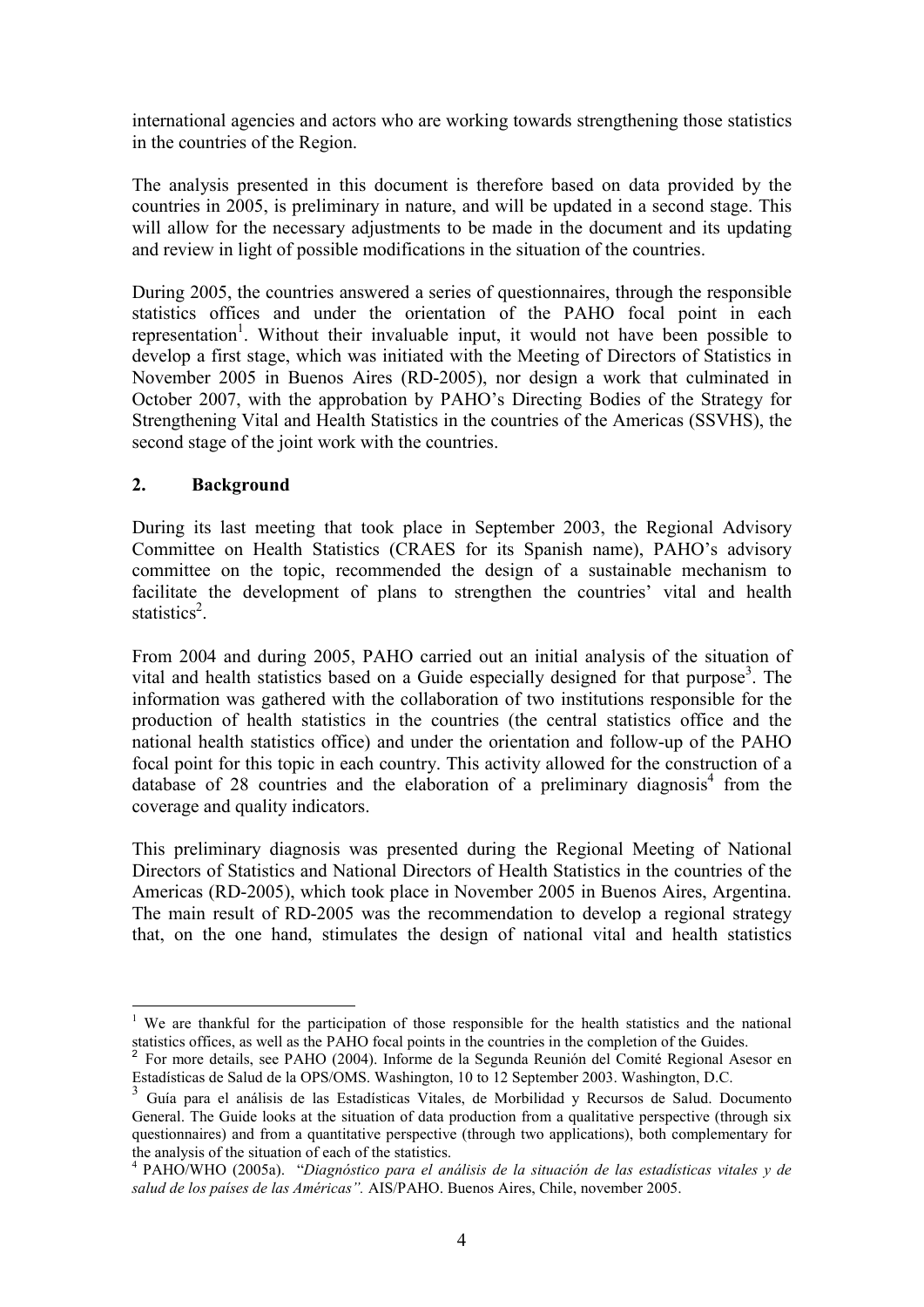strengthening program, and on the other, their harmonization in the regional context<sup>5</sup>, with PAHO as the Secretariat.

In order to facilitate the harmonization and coordination of the development of these statistics, the Secretariat adopted the targets, objectives and principles of the Health Metrics Network, a world alliance that promotes the development and better performance of health information systems worldwide<sup>6</sup>.

In 2006, the database was consolidated and a Regional Report was prepared. It provides information to identify the weaknesses and strengths in the production of health statistics in the countries. Further, it establishes relative differences between them with the purpose of designing an action plan of national and regional reach that, while respecting the national differences and needs, will strengthen the management, operational and maintenance capacity of the health information systems, including vital, morbidity, and Resources and Services statistics.

At the same time, the conceptual and operational aspects to be considered in the design of the SSVHS were explored and defined with other technical areas of PAHO and WHO, as well as international organizations (United Nations Statistics Division – UNSD-, United Nations Children's Fund – UNICEF -, FNUAP, World Bank, The Caribbean Community – CARICOM -).<sup>7</sup>

Likewise, within the agreement signed in 2006 between PAHO and the Economic Commission for Latin America and the Caribbean (ECLAC), and through a joint activity with the Latin American and Caribbean Center for Demography (CELADE), ECLAC's Population Division, the said conceptual and operational contents were discussed during 2005 and 2006 with country representatives and international

-

<sup>5</sup> For more details, see: OPS/OMS (2006a). "*Reunión de Directores Nacionales de Estadística y Directores de Estadísticas de Salud de los países de las Américas (RD-2005)".* Buenos Aires, 21-22 de noviembre de 2005. *Trabajo en Grupos. Relatoría*. Washington; OPS/OMS (2006b). *Reunión de Directores Nacionales de Estadística y Directores de Estadísticas de Salud de los países de las Américas (RD-2005)*.Buenos Aires, 21-22 de Noviembre de 2005. *Informe preliminar*. Washington y OPS/OMS (2005b). *Reunión de Directores (RD-2005). Guía para la discusión del trabajo de grupos. Varios documentos*. Washington.

<sup>&</sup>lt;sup>6</sup> In that sense, it adheres and makes its own the target, objectives and principles of the Health Metrics Network (HMN)-World Health Organization (WHO) (2006). "A Framework and Standards for Country Health Information System Development". Geneva. 2006. This document also shows that the Target of the HMN is to"…. increase the availability, quality, value and use of timely and accurate health information by catalyzing the joint funding and development of country health information systems." On another hand, the Objectives of the network are: Developing a Framework for country health information systems; Supporting developing countries in adapting and applying the HMN Framework; offering incentives to enhance the dissemination and use of quality data"; and finally, its Principles include "empowerment, leadership and ownership; a focus on the needs of individual states; building upon what already exists; broad-based consensus-building; and an incremental approach to health information system development." Just like the HMN, the SSVHS promotes relations between countries and stimulated the exchange of good practices between countries and regions on the development of health information systems. You may also consult www.healthmetricsnetwork.org.

<sup>&</sup>lt;sup>7</sup> The Strategy for Strengthening Vital and Health Statistics was presented and approved during the  $140<sup>th</sup>$ Session of PAHO's Executive Committee (EC), which took place in Washington, DC between the 25<sup>th</sup> and  $29<sup>th</sup>$  of June, and the Directing Bodies (DB) of the organization, during the Panamerican Sanitary Conference, in October 2007 in the same city. The document and resolution on this topic can be found at http://www.paho.org/spanish/gov/ce/ce140-15-s.pdf y http://www.paho.org/spanish/gov/ce/ce140.r16s.pdf. See also PAHO/WHO (2006c). *Plan de Fortalecimiento de las Estadísticas Vitales y de Salud de los países de las Américas (PFEVS). Aspectos conceptuales de su diseño.* Santiago. Chile. 2006.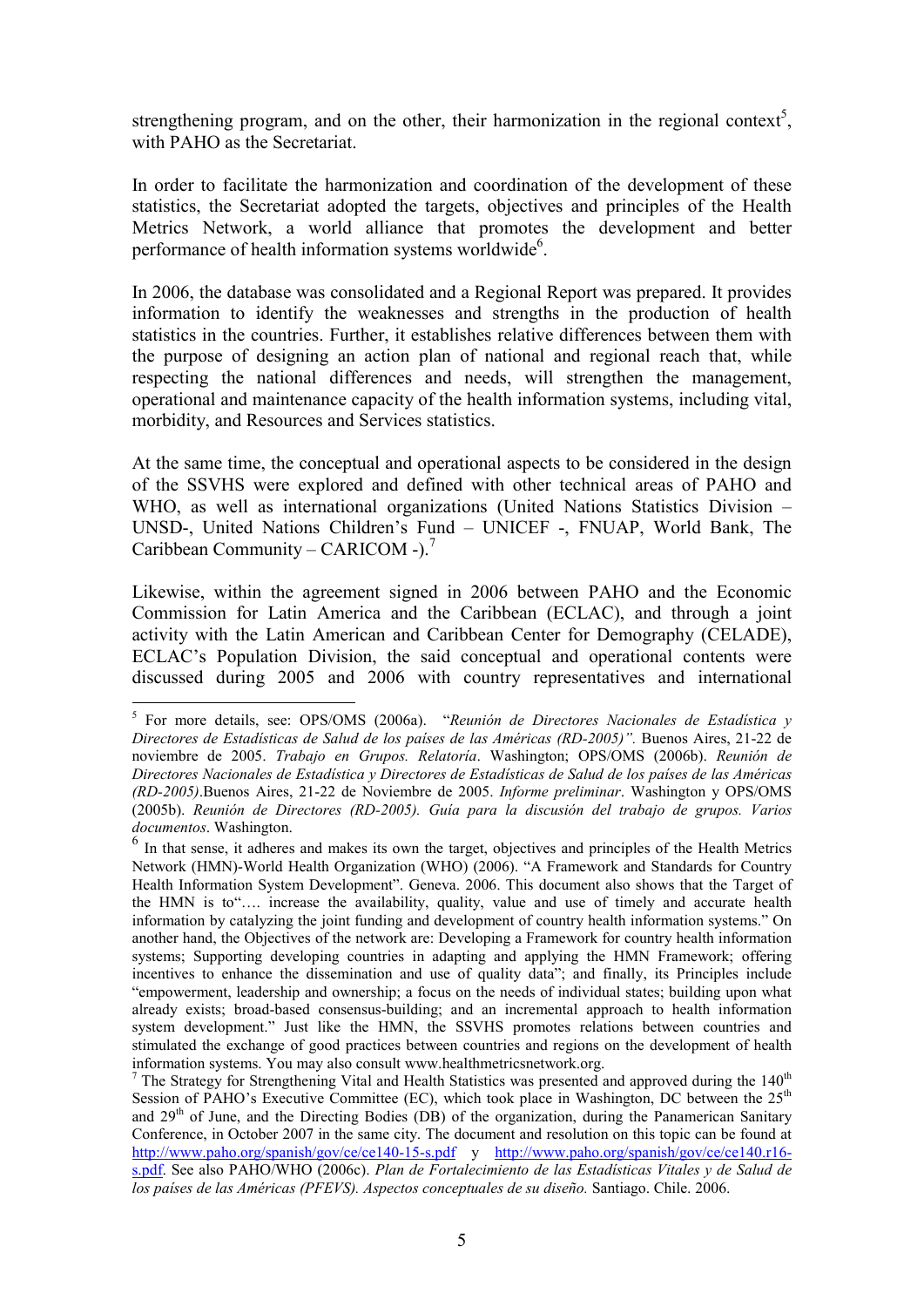organizations, within the United Nations Statistics Division and the Statistical Conference of the Americas (SCA).

# **3. The statistics that are analyzed**

-

It is important to keep in mind some considerations in relation to the EEVV, MORBI and RECUR of the countries in general. Why talk about strengthening these statistics in the countries? How can PAHO collaborate with the countries in the design and monitoring of a strategy sustained in time? It is suitable to make at least three initial observations.

Firstly, these statistics are part of the HIS of a country, which is the set of authorities or agencies that, as part of the health system or not, contribute information about health to society and the States<sup>8</sup>. This information not only covers aspects associated with health, disease and the death of individuals, but also corresponding institutions, resources (materials, human and financials). A large part of the health policies, and their monitoring, uses these statistics, which are produced almost exclusively by the sectorial statistical offices of the health departments, which need to be strengthened as part of a national statistical system more centered on the sources based on census and sampling<sup>9</sup>.

Secondly, the extent of the topics and dimensions of each HIS are such that the diagnoses almost always show them as fragmented, uncoordinated, disorganized and, consequently, producing the same thing in different ways and, as problematically, not producing what the country needs or producing it badly. It is not surprising that the system is seen in such a way, as the State itself fragments the production of health statistics throughout different offices or agencies.

This leads us to the third aspect to consider. How can PAHO collaborate in a complete manner so the countries are able to improve the performance of these sectorial offices to produce these basic statistics (vital, morbidity, resources and services), through mechanisms sustainable in time? This means developing a strategy on the short,

<sup>&</sup>lt;sup>8</sup> In that sense, the country HIS tend to be an expression of the so-called National Statistical Systems (NSS), which in the majority of countries have legal frameworks that give the National Statistical offices (NSO) the coordination role for all statistics in the country, particularly those by sector, which are considered as subsidiary to the NSS. That way, the development of a permanent strategy cannot be done by PAHO in each country and on the short-term, since it requires taking into account topics that are already being developed by the ministries of the treasure or planification, whose structure includes the NSOs in the majority of countries. In that sense, PAHO participles actively in the nature environments for those topics, the United Nations Statistics Division and the Statistical Conference of the Americas (SCA) of the Economic Conference for Latin America and the Caribbean (ECLAC). Both institutions nucleate the Directors of the NSOs, which hace a different name in each country.

<sup>&</sup>lt;sup>9</sup> Of all the other components of the HIS a subsystem that does not depend on the areas of health of the countries (except for some exceptions) is taken tangentially. We refer to the population census and household surveys (generally under the responsibility of the central statistical offices), which may provide valued information for the health sector. In many occasions, both statistical offices (health and central) are associated by design and even by the collection of health statistics through censuses and surveys, which provide very important information to complement that coming from registries and even to evaluate them. This is one of the reasons why a SS cannot be viable without the active and coordinated participation of both institutions. The other components of the HIS, which are important for the development of a health system, are not considered in the SS for strategic reasons that will be explained in another document.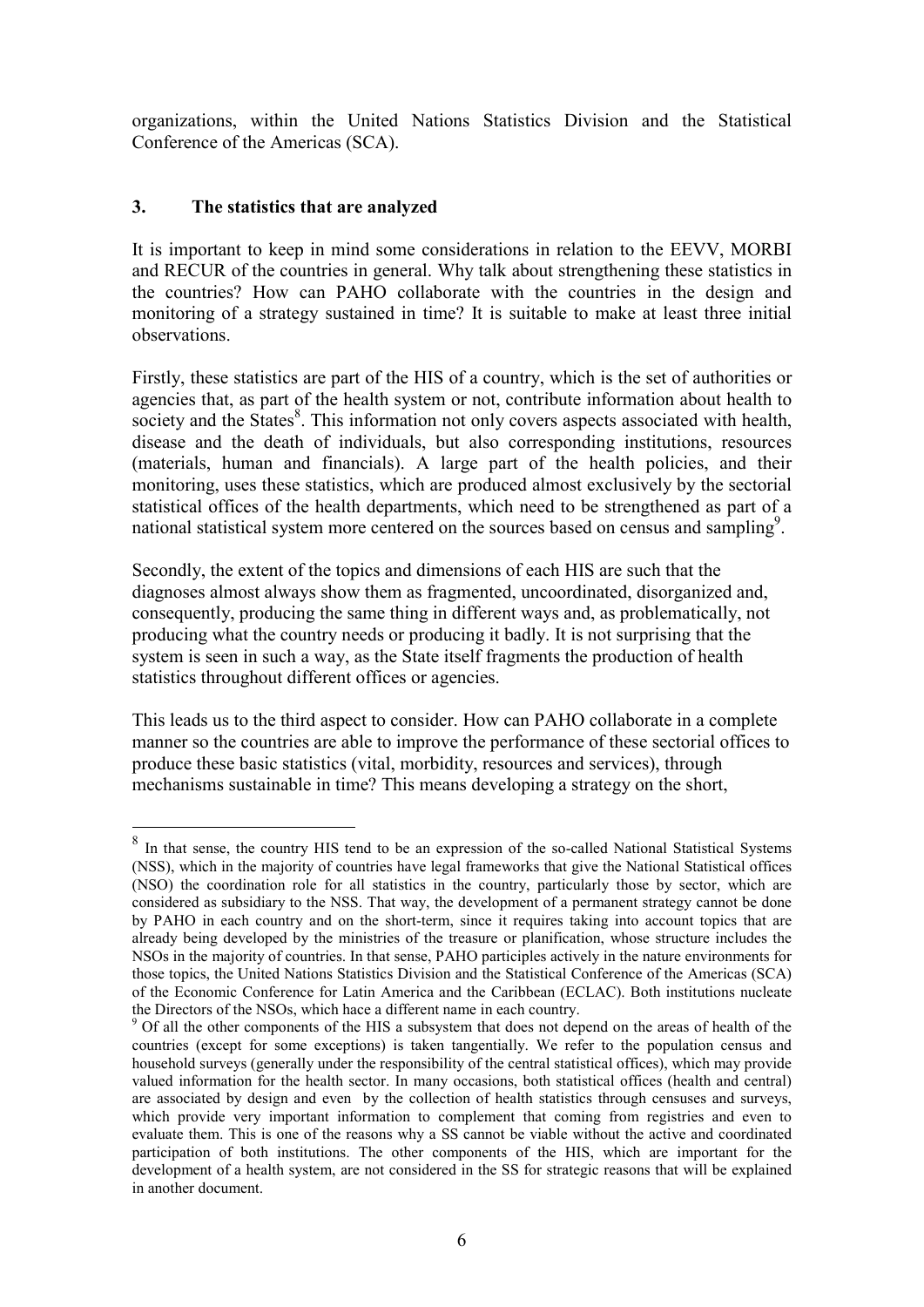medium and long term which, starting with a diagnosis of the situation in every country, includes an action plan to improve the coverage and quality of the mentioned statistics, with an emphasis on sharing good practices designed by the countries themselves; canalizing in an organized way the organization's demands for statistical information to the countries; and leading the work coordinated with other international agencies.

Now, of the four categories considered, the vital statistics (EEVV) are maybe the most problematic, because of the multiple factors that could affect their quality and quality control. This is due to the fact that it is the only area whose productive system<sup>10</sup> does not depend exclusively on the health system but on a great variety of institutional actors. They are almost never mentioned separately from the civil record, to such a point that it is common to mention the vital statistics and civil record as unique or univocal subsystems<sup>11</sup>.

Both subsystems constitute a magnificent machinery of the national states that deals with at least two essential questions: one of the rights (to have a first and last name, to exercise one's right to vote, to inherit, to be enrolled in school, to have the benefits of social security, to move inside and out of a national territory, to have access to health and other social benefits); the other of the statistics, which constitute the fundamental base for understanding the natural growth of the population and the evidence on its state of health and its epidemiological profile, on which a large part of the health policy of states is based.

Unfortunately for the quality of vital statistics, the cost of mobilizing all the actors involved is sometimes higher than the national health budgets. In the productive process itself of identifying a person, using the electoral system, facilitating the exercise of certain duties and rights of the persons and producing statistics, the following elements are involved one way or another: civil registries, electoral committees, national population registries (those three are almost always dependent on planning or interior ministries and sometimes have their own independent entity), the central statistical offices of the ministries of the economy or planning, and ministries of health themselves, through their sectorial statistics offices.

Treating a problem in one part of the subsystem should be done by all the offices involved, which does not always occur or happens erroneously and too late. Different administrative cultures are put on top of the other, with different and sometimes even contradictory objectives and norms, and varying and not always coincident budgets and priorities. At this level, joint coordination and action is even more necessary, and should

<u>.</u>

<sup>&</sup>lt;sup>10</sup> The denomination of system or subsystem for each component of the HIS sometimes leads to confusion. It is our understanding that this is not an issue, except when it is taken as the main discussion point, which is not what is intended in this document. In practice, they will be called either from now on, depending on the situation.

 $11$ <sup>11</sup>This is not to be taken lightly and is well linked to the history of statistics in the Region (a situation similar to different other regions of the world). As they are conceived now, vital statistics have been implemented in the Americas as real institutions since the Spanish and even the English colonization. In the most remote colonized territories, there was a registrar and later, the institution even had its own buildings or spaces in the municipal buildings, the center of the colonial power. That is to say that the current structure of the civil registries in the Americas is hundreds of years old. In some places it is intact and in others it exists but does not function well or is weak. Further, it is an institution that is installed as such in the whole population.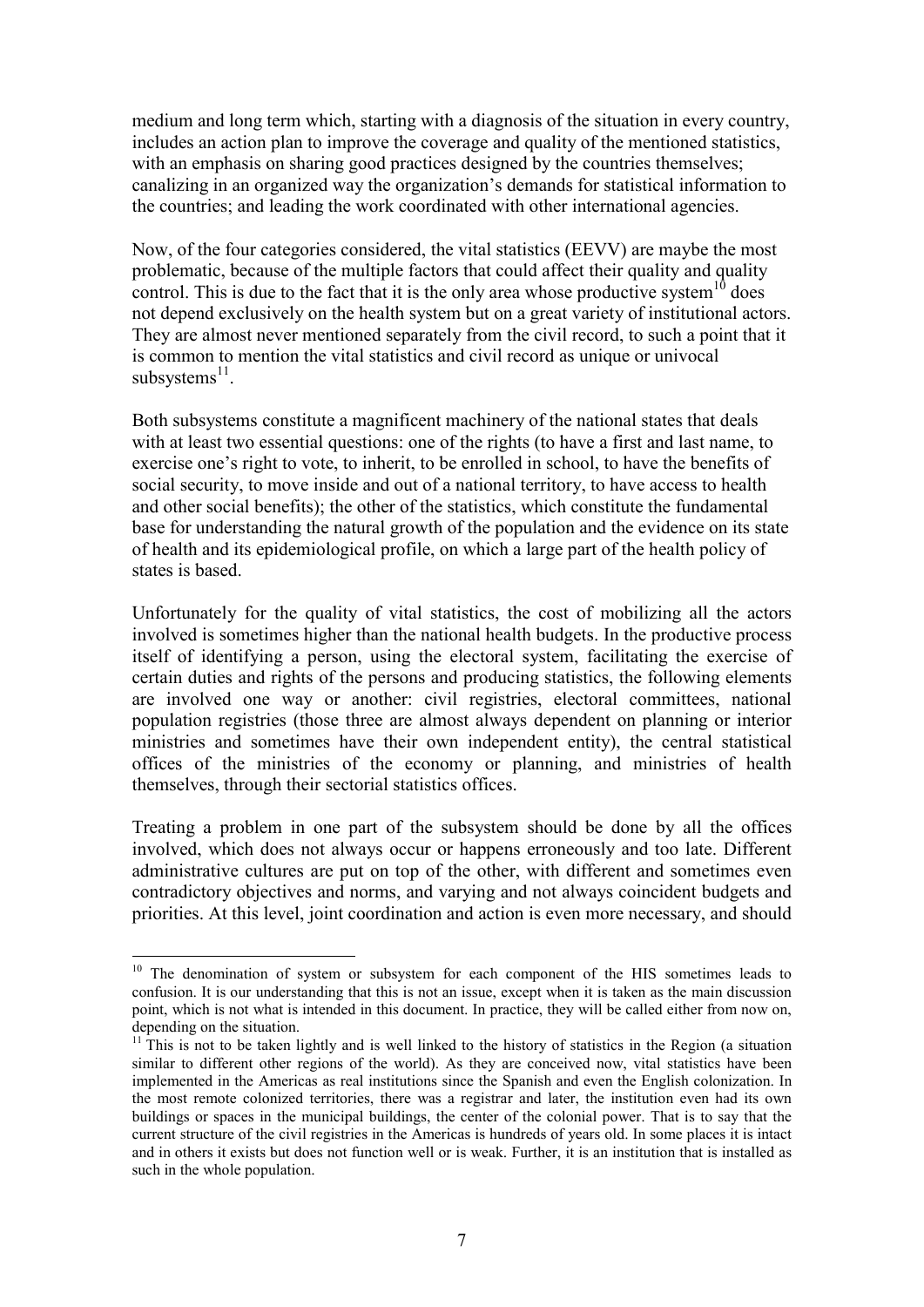be defined at high political levels as a matter of State. Paradoxically, since it is the oldest, most well-known and analyzed subsystem in terms of the agents involved in the production processes, it is the most difficult to deal with when developing a strategy that overcomes the obstacles associated with this multiplicity of functions that affect the quality of information. Therefore, dealing with this subject is not simple and requires tact. This is reflected by the complexity of the solutions, which range from merely technical solutions to political and strategic proposals seeking to support a democratic state.

On the other hand, it is important to emphasize that the start of the statistical information productive process itself is very complex and crucial, and as mentioned before, something that is defined statistically in the place where it occurs is difficult to change (except maybe through indirect methods). That is why, during the intimate processes of birth and death, particularly during the former and often during the latter, the individuals are subject to some of the most critical times in their lives and often require reserve, anonymity, and restraint. At the same time, society needs to be involved in the event, to know how it occurred, why, what were the determinants, and to try and correct them. These are needs that are often incompatible, regardless of how cautious the approach.

And to complicate things even further, the statistical events of birth and death are unlike any other: the child who is born cannot answer for herself, and neither can the person who passed away. A third party needs to provide information on their characteristics. It is a complicated triad (Vieira Pinto<sup>12</sup>) that is made up of: the person that experiences the event, who is not in a position to declare it; the person who declares it, who does not always know (or is not always able to think about) the characteristics of the event (his own and that of his family environment, which are so important when defining the determinants of the event); and the person that records the event, who at best enters it on the record based on the statements made by persons who did not experience the event.

Another factor that is noteworthy is the role of the civil registrar, whose main function is the legal registration of the event, since he may not even consider the statistical function. Both functions, and consequently the contradictory matters of legal certification and statistical registry, are performed by a single civil servant. In the first case, reliable proof is required. The entry cannot be made without proof of identity by the competent authority. On the other hand, the statistical function is based on the statements made by the speaker. In this case, evidence is not required in order to report a characteristic (e.g., residence or occupation) or a phenomenon. And this contradiction is often reflected by problems of non-response or erroneous response without previous consultation.

Unlike the vital statistics subsystem (EEVV), both the morbidity (MORBI) and resources and services (RECUR) subsystems depend exclusively on the national health system. Consequently, the problems are related to their statistical system and the solutions to such problems only can be found at that level. This is an advantage since the health statistics offices only have to deal with their own limitations.

In most countries, the MORBI and RECUR statistics are much newer subsystems than the EEVV subsystem. They are introduced when the development of the health systems

<sup>1</sup> <sup>12</sup> Vieira Pinto, Alvaro. El pensamiento crítico en demografía. Santiago de Chile. CELADE, 1973.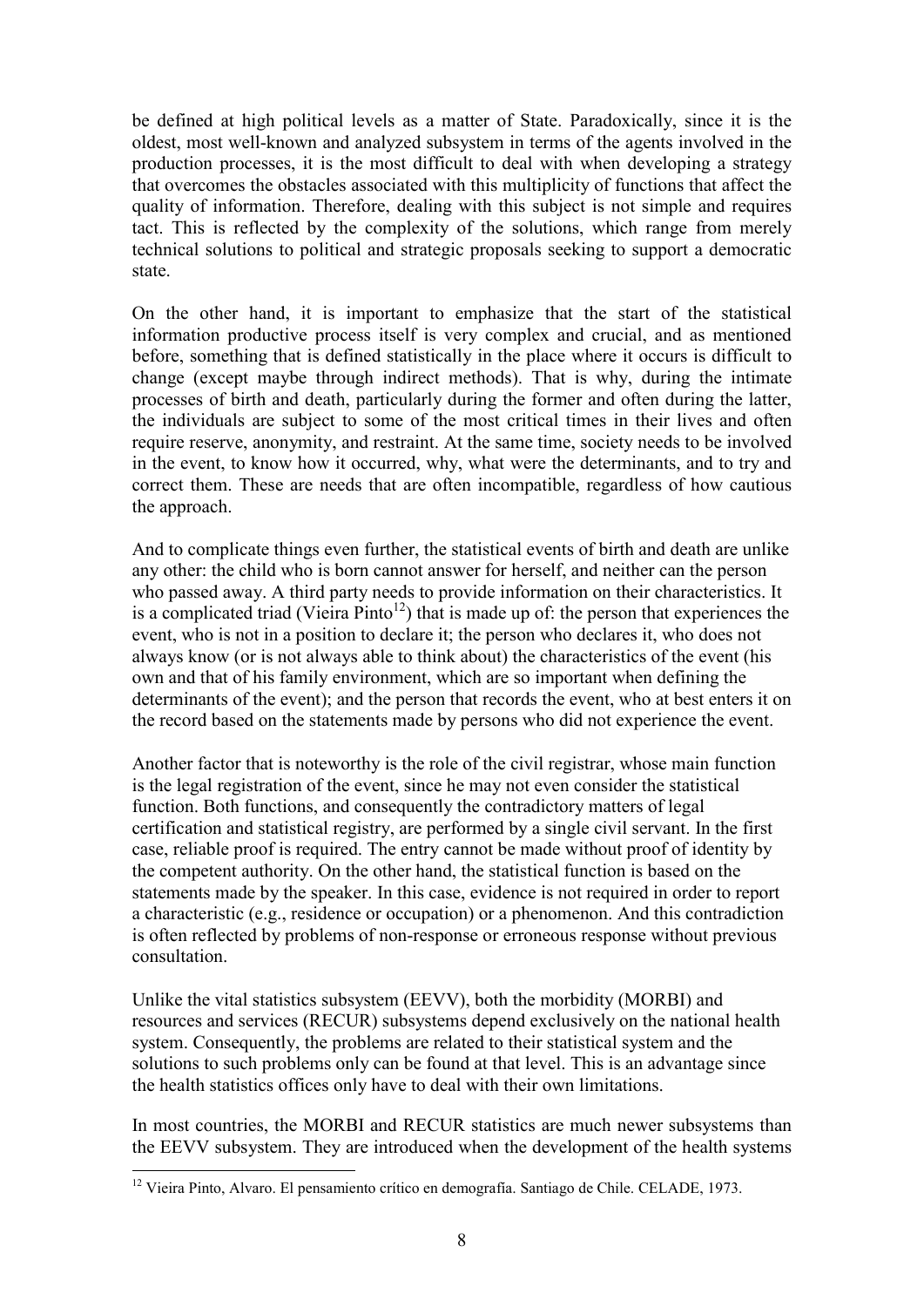requires increasingly extensive information in order to determine policies and gain knowledge of the health status of the population, which was initially affected by epidemics that decimated entire populations and then by other more modern phenomena that have occurred and been analyzed in the context of the epidemiological changes in societies, particularly since the mid-19th century. For example, the definitions of some of the events and the processes behind this type of phenomena are presently not clear. In addition, there is even less clarity about how the morbidity and resources and services statistics should be acquired.

They are affected by problems associated primarily with the processes spearheaded by health sector reforms. For example, whether the epidemiological surveillance subsystem is part of this subsystem is an issue that is often discussed. Strictly speaking, it is, if the system works well. The event, which must be declared immediately in order to implement surveillance mechanisms, should also be recorded by the information subsystem in MORBI and RECUR.

The MORBI statistics cover hospital discharges, consultations to external offices and emergency rooms and the daily movement of patients. In turn, the RECUR statistics include human resources, establishments, equipment, beds, and services.

In that regard, the results of these subsystems should allow, on the one hand, to describe the epidemiological profile of the population, how it becomes ill and resolves its health problems. The information provided should also consider the determinants of the health of the population and describe the health system offered to the population in terms of quantity, quality, timeliness, and access to different levels of services. Secondarily, such statistics also reflect the efficiency and effectiveness of the health system.

The countries are still discussing which indicators are the most appropriate in order to study some aspects related to services and resources, including the definition of these. It is indeed difficult to find appropriate statistics in many of them. In general, there is no monitoring of the productive systems that generate a certain indicator. There is too much superposition between what the statistical system produces and what the specific programs that make up the health policies produce. There is a lot to organize and to find out, even if a single interlocutor manages it all. This is reflected in the way the countries report on the situation of the statistics in the MORBI and RECUR subsystems.

In the cases by country, some of the characteristics of the EEVV, MORBI and RECUR subsystems will be emphasized, which may generate invalidating factors when obtaining data with the expected coverage and quality<sup>13</sup>. The mention and comments about the modality of a subsystem or the characteristics of a process refer exclusively to the identification of environments that should be kept in mind when formulating a SS for the health statistics production process of a country<sup>14</sup>. Those environments do not necessarily generate problems in the validity and reliability of the data they produce, but they sometimes do.

<sup>-</sup><sup>13</sup> The description of the productive system of both statistics can lead to some imprecisions given that the work was carried out only based on the information provided by the countries. Those problems will be corrected in the second stage of the work with the persons responsible for statistics in the countries. For that main reason, this document must be considered as preliminary and will be reviewed by the same interlocutors.

 $14$  Those aspects will be discussed with each country when defining a national SS.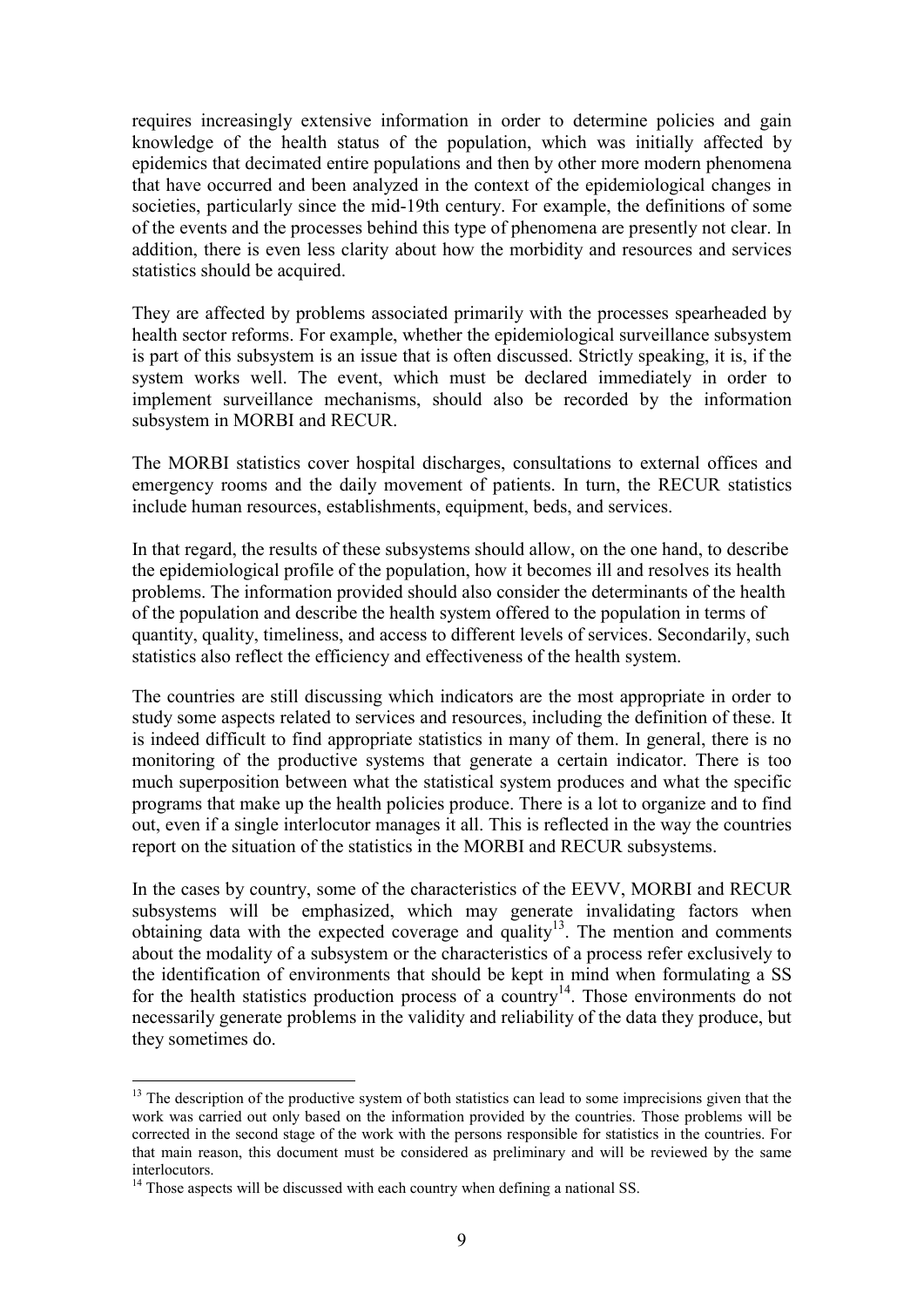# **1. The regional situation**

It is usual to deal with the countries independently, or through regional groups that really constitute commercial agreements such as MERCOSUR, the Andean Community of Nations (CAN), the Centroamerican Integration System (SICA), the Caribbean Community (CARICOM), the North American Free Trade Agreement (NAFTA). However, such geographic and commercial groupings are problematic at the time of harmonizing their statistics, particularly in the social field, because the production systems show important differences that are reflected in the coverage and quality of data.

It is not true for all the groups, but one of the reasons for the delay and even failure in the implementation of common programs and plans arises from the relative differences of the members of a same group. Those that show the best conditions have a dynamic that leads to a situation where the actions taken as a group do not always contribute to reducing the gaps in a particular statistic.

Take for example the coexistence in the same group of countries with a quasi-universal coverage of the EEVV and others that barely reach 50,0 percent of the vital events. The needs are clearly different. The latter plan for the improvement in the quality of data, even the incorporation of computer media to the coding process, whereas the former still need to increase the coverage of registration offices or develop very strict campaigns to increase the awareness of collectors and of the population.

During the RD-2005, the importance was recognized of grouping the countries by the situation of their statistics, which was analyzed during the meeting. In the one hand, it gave the members of each group the opportunity to speak from similar levels, of similar problems. Likewise, when the solutions were proposed, they were based on similarities. Some general principles were presented by everybody, but for example, the increase in vital statistics coverage was not a priority in the group with quasi-universal coverage. On the contrary, it was the main objective of the groups of countries in which every estimate is biased by these problems. The countries in the middle group, oddly, proposed solutions that went beyond the other more extreme positions.

This was a motive to recommend a mechanism to take advantage of these similarities and develop activities of a different nature that promotes a joint plan in some of the areas.<sup>15</sup> On the other hand, the idea to use the experience acquired by the best placed countries, and even from the worst placed, was reinforced to promote horizontal exchanges, not only of the good practices but also of the failures.

Therefore, the regional strategy has a set of consecutive objectives that start with the need to promote the analysis at the national level and the choice of realistic activities to develop and sustain a plan of action for national statistics. A strategy to reconcile the national plans in a regional plan follows, looking for common factors and differences that permit, on the one hand the development of adequate activities for a particular country (due to their characteristics, they are difficult to share with others). On the other

<sup>1</sup> <sup>15</sup> For more details, see PAHO/WHO (2006a and d). op.cit.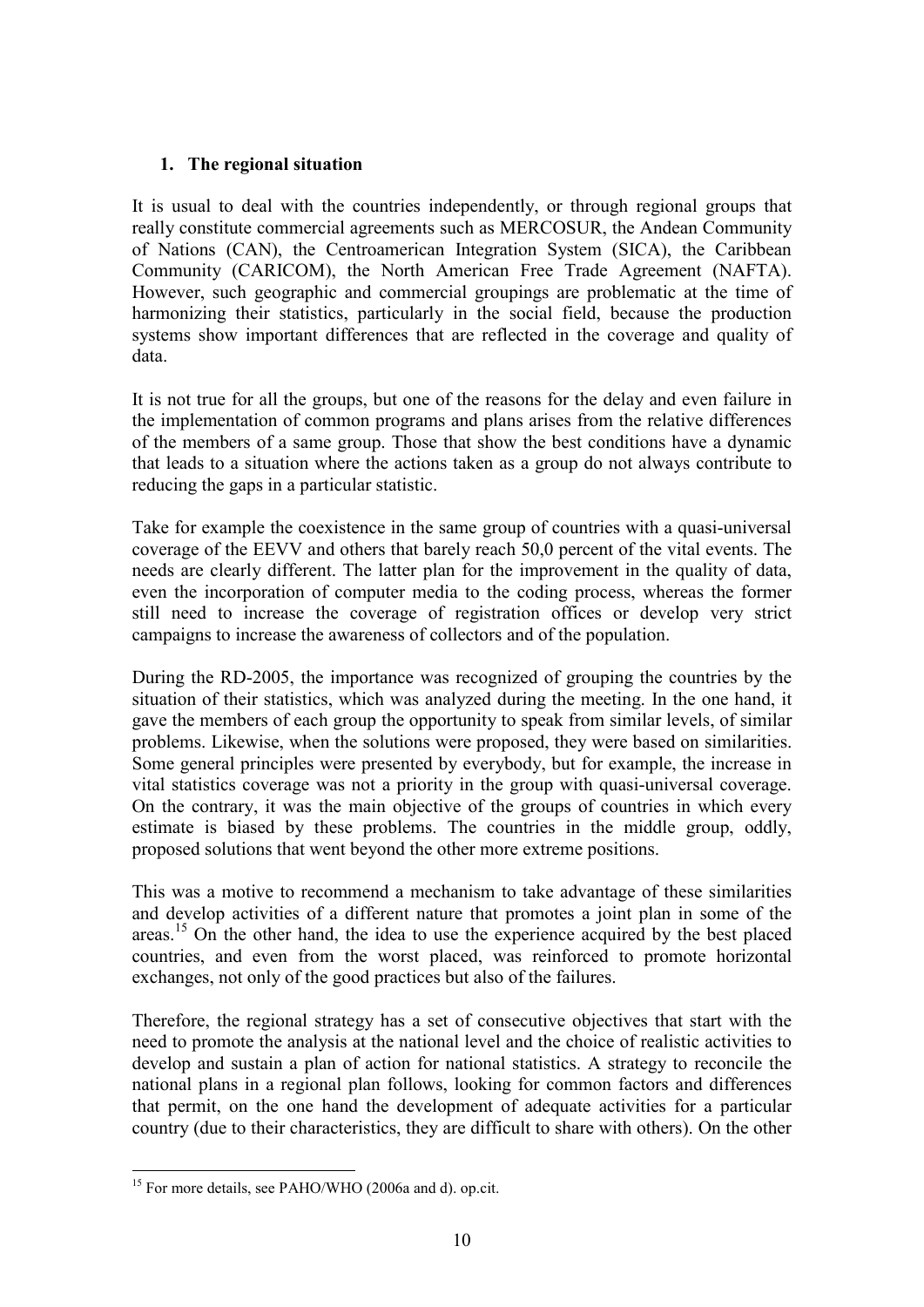hand, it should propose activities to be shared by a group of countries or groups of countries, respecting their own idiosyncrasies to frame common and standardized activities for multiple purposes.

Graph 2 is therefore based on those general principles and presents the order of countries that resulted from the combination of a series of indicators that were considered relevant for a type of ranking: the coverage of their most important vital statistics (births and deaths); the qualitative vision of the data producers on the situation of their vital, morbidity, and resources and services statistics (opinion on the importance of administrative, technical, and personnel factors that define the capacity of the system); and the vision of external actors on the vital statistics system of the country (opinion on the importance of set factors that influence the system) $<sup>16</sup>$ .</sup>

> **Graph 1 Situation of EEVV and health statistics in the countries**

-

<sup>&</sup>lt;sup>16</sup> Based on the information provided by the countries through the "Guide for the analysis of vital, morbidity and health resources statistics, General Document" (AD/AIS. Washington. 2005).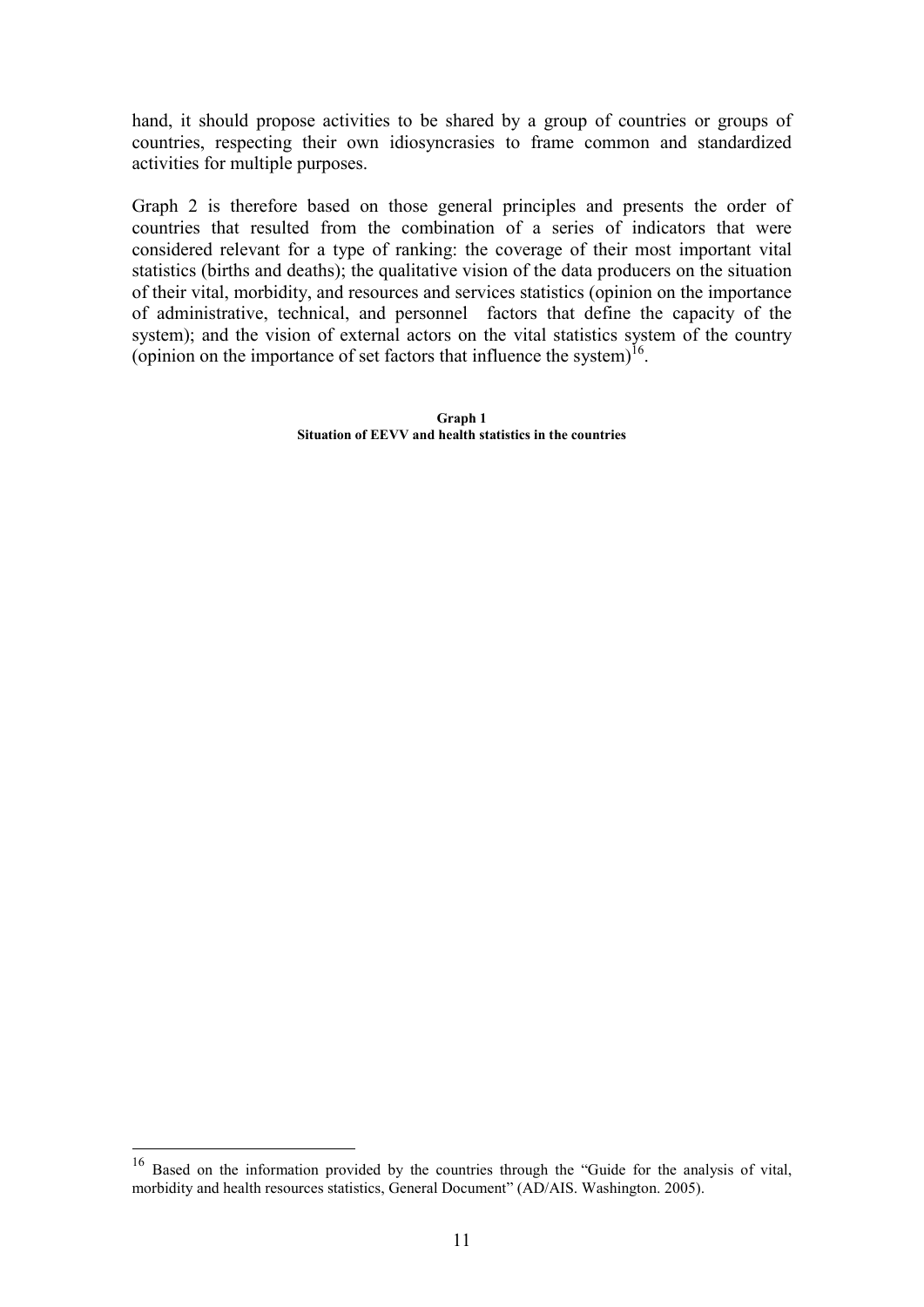**Gráfico 1 Situación de las EEVV y de salud los países**



This ranking was the starting point to try different typologies for the countries, such as the one presented below. It will show the field of vital statistics is much more advanced, in the diagnosis itself and in strategies to overcome the problems. Later, it will be possible to see how the issues related with the other statistics go beyond the mentioned ordering. $17$ .

Following is a preliminary summary of the situation, which will be reviewed and adjusted with the countries in the framework of the design of action plans at the national and regional levels, since as mentioned before, the information used for the classification is from 2005. The summary pretends to contribute to the elaboration of more detailed country reports, based on national plans that the Meeting of Directors (RD-2005) happened to harmonize in the Regional Action Plan for Strengthening Vital and Health Statistics in the countries of the Americas  $(SSVHS)<sup>18</sup>$  that was approved by the  $140^{th}$  Session of PAHO's of Executive Committee.

<u>.</u>

 $17$  Two general questions that deserve to be emphasized before a more detailed analysis: firstly, various statistics producers who answered the questionnaire have a spontaneous opinion that it more negative or positive than shown in the classification. It is very important and coherent in the majority of cases. When the countries in question are better positioned, the statistical authorities themselves ask for improvement, sometimes considerable, in their statistical systems. Aspirations of better qualifications for their human resources, better coordination between productive offices, widening of the sectorial coverage of some statistics, are all valid in the context of countries with good statistics. In other cases, the same countries that have coverage or quality problems quite serious, see the statistical system in better conditions compared to other spheres of the state and therefore have a positive and benevolent attitude about the reliability of the system in question, even though the empirical evidence demands important changes in some aspects. Secondly, given that the order of the countries is defined by four indicators, one of them a composite indicator, an important coverage of vital facts may have modified the place of the country given an opinion less favorable of the producers and users on the respective systems and vice versa. This is obvious given the nature of the classification, but it is worth explaining.

<sup>&</sup>lt;sup>18</sup> For more details see OPS/OMS (2006a) op.cit.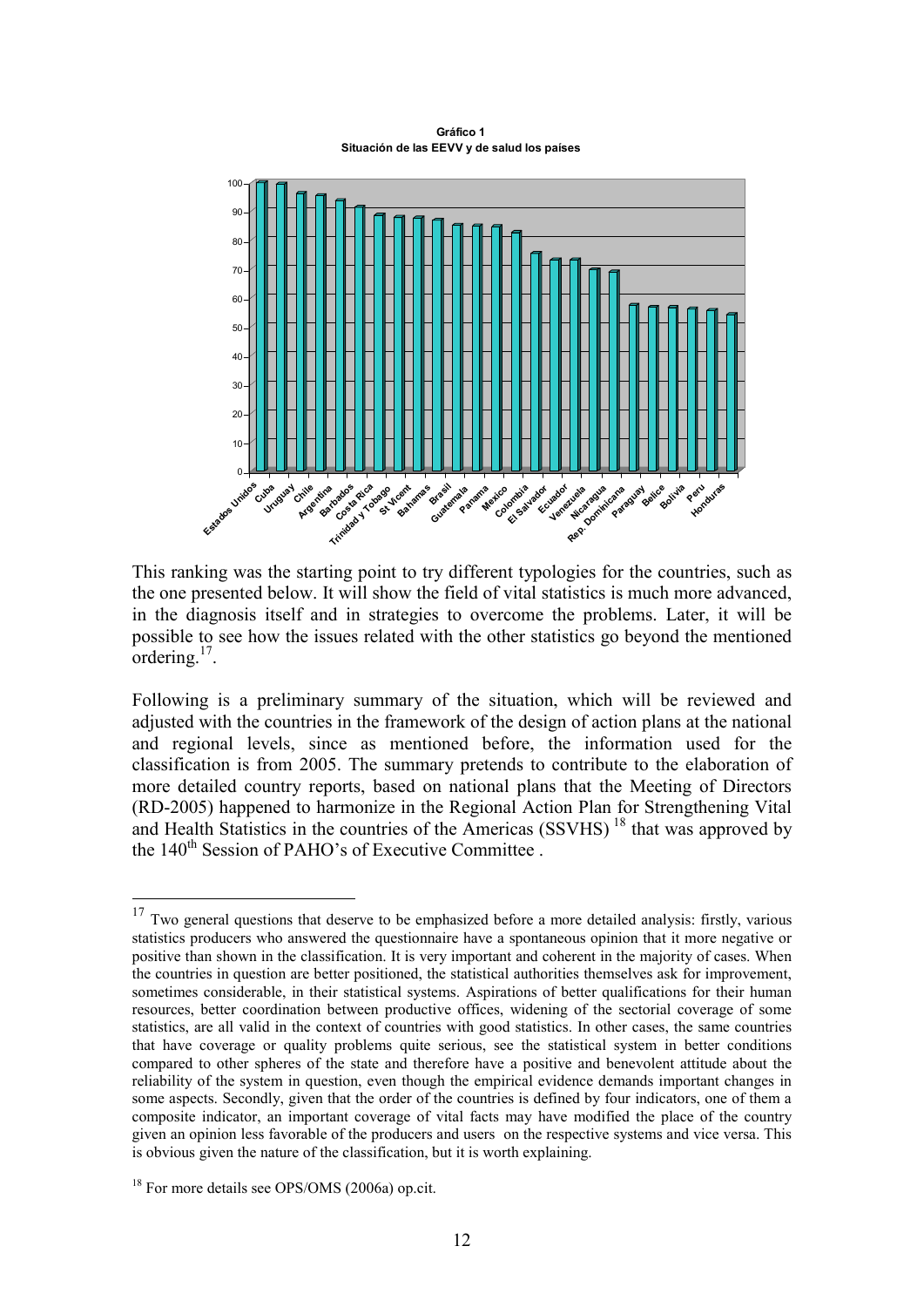From the grouping and those common factors, it will be possible to delineate their differences and to go on defining strategies to tackle their problems in the three types of statistics<sup>19</sup>. In general, it can be said that:

- $\checkmark$  The state of advancement, of the diagnosis itself and of the knowledge of strategies to solve the problems is much more developed in the area of EEVV, independently of the country or the group. It is a subsystem that exists and has a presence in all the countries since the origins of the national states themselves.
- $\checkmark$  This is not the case for MORBI and RECUR, which are newer areas of statistics and arise when the development of the health systems start requiring more information to focus the policies on the right issues and have a knowledge of the health of the population. Today for example, there is no clarity as to the definitions of events and processes behind this type of phenomenon and there is even less clarity around what the morbidity and resource and services statistics must capture.
- $\checkmark$  The producers of information have a more positive view of the EEVV subsystems than the other subsystems. In the countries relatively better off, there is great reliance on these statistics, even though some mention the need for improvement and even considerable changes in at least one of the subsystems considered. The better the relative development of the rest of the countries, the higher the perception of the improvement needed, whatever the statistic considered.
- $\checkmark$  The centralization or decentralization of the health systems does not necessarily determine the quality of the statistics. It is more related to the level of economic and social development reached by the country. When there is omission, for different reasons, the most affected are the least protected groups (indigenous people, rural populations, etc.) and the subsectors of social security and the private sector, which tend not to provide information or, more problematically, maintain parallel statistical systems.
- $\checkmark$  The scarce communication between health statistics offices and central statistical offices, the misuse of available resources, the superposition of activities at different administrative and geographic levels of the same office or between offices, the lack of standardization of norms at different levels and the lack of training of human resources are determining factors for coverage and quality.
- $\checkmark$  The interinstitutional committees are scarce and when they exist, they need to be revitalized. When some evaluation action is carried out and corrective measures are taken, the results have been favorable to the statistics, even if it has been in a circumstantial manner. This shows the importance of evaluation and monitoring mechanisms that are more stable in time.
- $\checkmark$  The evaluation of coverage and quality is not an activity that it routinely incorporated in a large part of the countries, particularly in the countries with a lower relative level of statistical development. It is more evident for the morbidity and resources statistics.
- The positive experience of some countries could be transferred to other countries of the region. The advances in the evaluation techniques, standardization of norms and procedures, and the design of education and training courses, identified in the countries is the best situation, could be used by others in the context of horizontal cooperation.

<sup>&</sup>lt;u>.</u>  $19$  The order could give way to the definition of groups of countries for specific objectives. The pertinence of a group or another could not be exact when looking at complete homogeneity within and heterogeneity between them, but would contribute to the design of a strengthening strategy within and between groups, which would be more viable.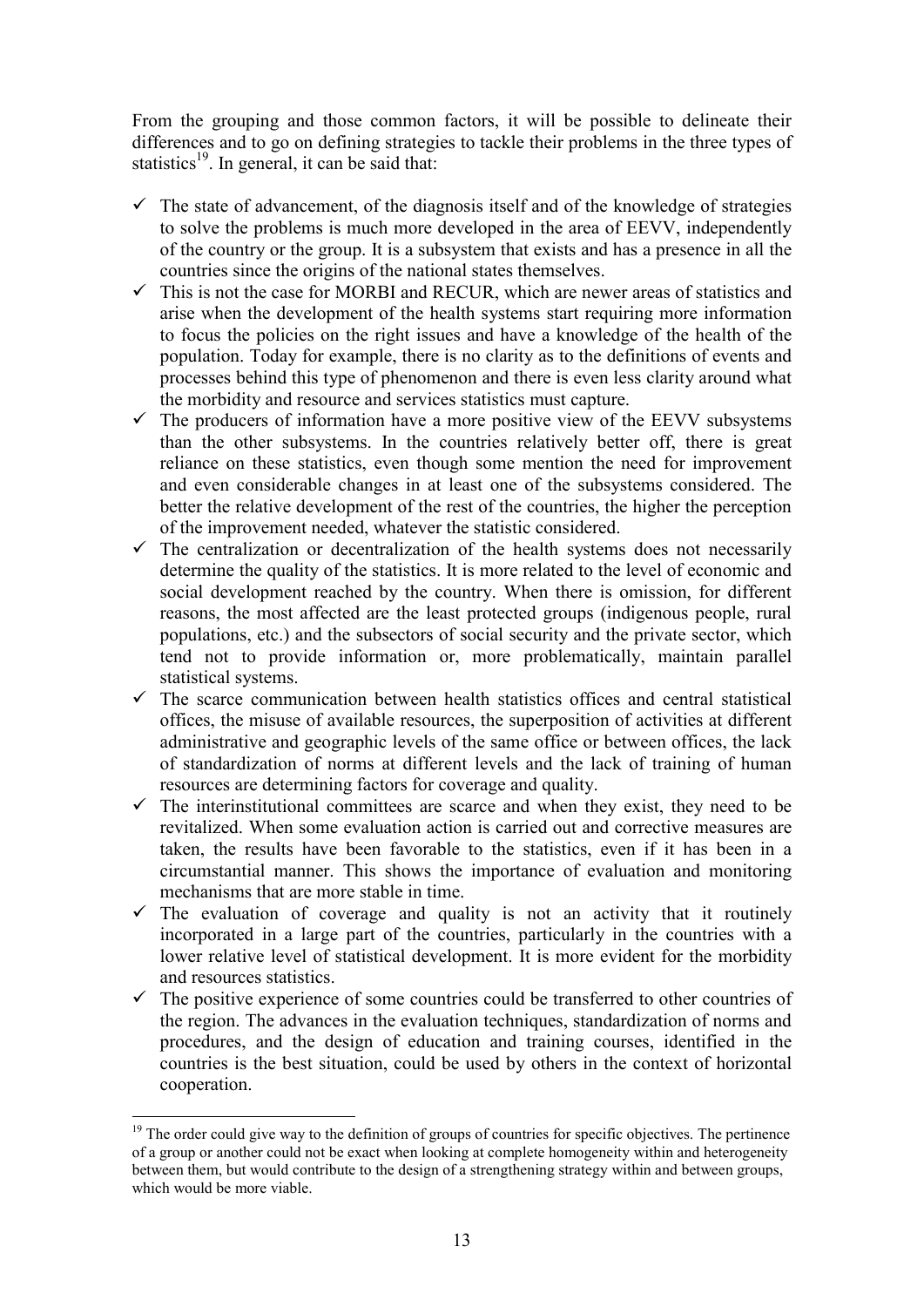## **5. The particular case of Argentina**

Following is a brief description of the situation in Argentina, based on the information provided by the country during the RD-2005, through questionnaires and applications cited above. The purpose is to report on the responses provided by the statistical offices through those instruments. This report goes from the general health statistics to the vital, morbidity and resources and services statistics. The goal is to present the sequence followed by the information during the productive process, from the moment it is produced until the data is disseminated under the format of an indicator or a statistical table. And within this sequence, if the countries were able to answer all or part of the questionnaires and applications<sup>20</sup>, the intention is to highlight some determining factors that may contribute to the larger or smaller level of data coverage and quality.

Table 1 presents basic information produced within PAHO's Regional Core Health Data Initiative (RCHDI). Some sociodemographic data have been selected that provide a context for the situation in which the vital and health statistics analyzed in this document are produced.

| Total population (thousands)                                         | 38,747 |
|----------------------------------------------------------------------|--------|
| Urban population $(\%)$                                              | 90.6   |
| Dependency ratio (100 pop.)                                          | 57.8   |
| Annual births average (thousands)                                    | 690.4  |
| Annual deaths average (thousands)                                    | 299.0  |
| Crude birth rate (1000 pop.)                                         | 17.7   |
| Crude death rate (1000 pop.)                                         | 7.7    |
| Annual population growth $(\%)$                                      | 1.0    |
| Total fertility rate (children/woman)                                | 2.3    |
| Maternal mortality rate (per 100 000 live births)                    | 16,5   |
| Infant mortality rate (per 1000 births)                              | 16,7   |
| Life expectancy at birth (men)                                       | 74.9   |
| Life expectancy at birth (women)                                     | 71.2   |
| Life expectancy at birth (total)                                     | 78.7   |
| Calories availability (kcal/day per capita) (2002)                   | 2,992  |
| Gross National Income (Current value) (US\$ per capita)              | 3,810  |
| Gross National Income (ppp value) (US\$ per capita)                  | 11,410 |
| Annual GDP growth rate % (2003)                                      | 8.8    |
| National health spending (public as a proportion of the GDP) $(\%)$  |        |
| (2002)                                                               | 5.0    |
| National health spending (private as a proportion of the GDP) $(\%)$ |        |
| (2002)                                                               | 3.9    |

| Table 1                                                |
|--------------------------------------------------------|
| ARGENTINA. Selected demographic and health indicators. |
| (2005)                                                 |

-

<sup>&</sup>lt;sup>20</sup> It is important to take into account that a lack of response or the existence of incomplete questionnaires or applications is not a synonym for the lack of commitment or disinterest of the offices to provide information. In general, those problems are indicators of the development of statistics in those countries and of the problems to confront to adhere to a strengthening strategy and design and maintain a harmonious action plan that is viable and sustained in time.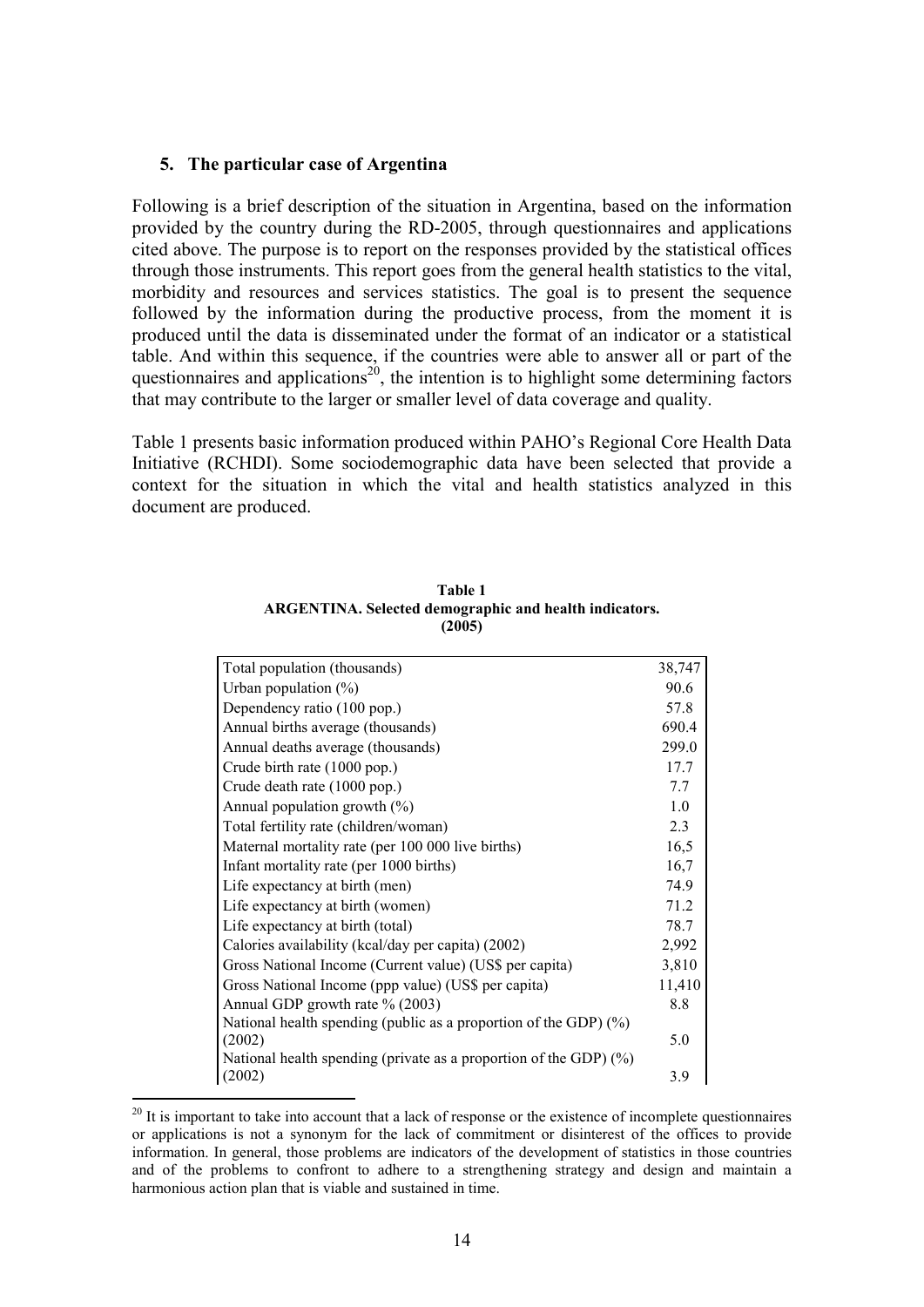| Population under the international poverty line $(\%)(95-02)$   | 33   |
|-----------------------------------------------------------------|------|
| Population using improved drinkable water sources (2002)        | 97.0 |
| Population with access to sewage disposal services total (2002) |      |
| Literate population (over 15 years) $(\%)$                      | 97 2 |
| Physicians per $10000$ pop. $(2001)$                            | 32.1 |
| Hospital beds per 1000 pop. (2004)                              | 4.1  |

# **a. The production subsystem for Morbidity, Resources and health Services (SSE)**

# *Type of system*

The SSE of Argentina is decentralized, as is the health system itself. The Health Statistics Office (HSO) is denominated Department of Statistics and Health information [Departamento de Estadísticas e Información sanitaria (DEIS)]. Since Argentina is a federal country, the existence of provinces with their own constitutions leads to the existence of a health statistics office at the level of each geographic unit, dependent on the provincial health authorities, and which usually, but not always, assume the national norms as their own.

As far as the statistical production is concerned, this can lead to the existence of different norms and levels of development that do not always correspond to the national average. The decisions at the national level are taken through negotiations and this process can take time and efforts that may create delays and sometimes setbacks in decision-making.

These aspects are associated to the fact that part of the productive process of the SSE is carried out at the level of the provinces. In the case of Argentina, the collection, coding and data entry tasks of all the health statistics are carried out by the HSO2. This decentralization can be positive but it requires good coordination between the national level and the other administrative levels. The lack of standardization, due to the use of different collection instruments, the existence and use of norms and procedures, different mechanisms of data transmission, may affect the productive process.

Argentina has other data sources that provide health information, the majority of which comes from population census and household surveys of the National Institute for Statistics and Census [Instituto Nacional de Estadística y Censos (INDEC)]. There is a formal alliance between this institution and the DEIS, which is why joint consultations occur in the majority of cases and occasionally, the former finances operations based on specific surveys. This means that at the central level, good communication can contribute to the development and maintenance of a SS on the short, medium and long term.

# *Training and technical cooperation*

The DEIS has a **training area** where the personnel is trained on issues related to the coding of diseases and death, as well as the certification of causes of death and registration of diagnosis. However, there is no mechanism for the personnel at the central level to participate in courses of other institutions. There are no special technical cooperation programs either.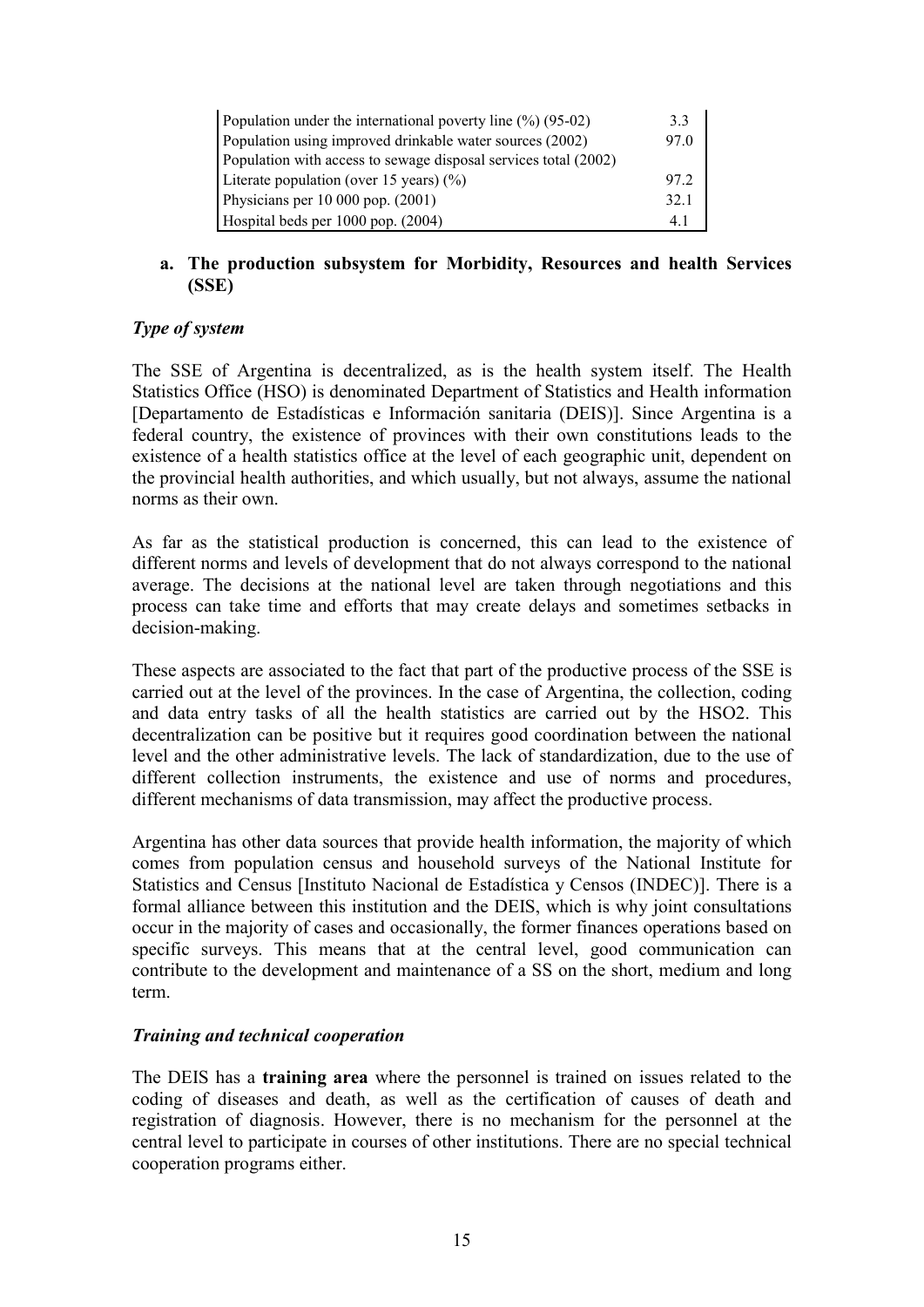# **b. Vital statistics (EEVV)**

## *General characteristics in Argentina*

## Central level

The DEIS is the **only institution** in charge of the production of EEVV in Argentina, by delegation of the INDEC. In this framework, the health institution established a sequence for the **production of information** through agreements with the provinces. They capture the information, code it and enter it in electronic media under standardized formats and with consistency guidelines that guarantee to some extent the quality and integrity of the databases that are sent to the central level to continue with the production process. At this level, the reconciling of a national database is done, as well as the rest of the processes leading to the dissemination of data.

There is a **unique form** with questions agreed upon in yearly national meetings, so that except for some provinces that add one or two additional questions, there is no possibility to generate inconsistencies in the information that is sent to the central level.

There is a **legal and regulatory framework** for the production, as in the majority of countries, and a unique official form to provide statistical information on both events. This guarantees that the information is standardized when it arrives from the provinces to the central level.

The ample coverage for births and deaths in this country is reflected in the fact that, besides the high level of institutionalization, all that may have an effect on health is tightly linked with the civil registry, which in a large number of cases, has its own offices in health centers, from the public, private, or social security sectors, the former being amply represented in the country.

It is at this level that resides the greater potential to support the demands of other areas of the system. Part of the tasks of the productive process are carried out at the second administrative level, as will be seen below. The central level concentrates the tasks of consolidation and consistency of the electronic databases sent by the provinces. A specific software is used for these tasks as well as for processing the data. The data are filed in a central server of the Ministry of Health, with wide and low cost access for the users of the information.

There is a standardized annual dissemination plan and other thematic publications with information from different data sources produced by the DEIS itself or jointly with other institutions (INDEC, universities). The country publishes information by date of occurrence and registration and by place of occurrence and residence. It also presents information by age and sex for the majority of its indicators.

The DEIS provides training to the provinces, particularly in the ICD-10, and distributes the manuals of norms and procedures to be used, besides the international nomenclature. There is a national committee for coding with representatives of different jurisdictions that collaborate in training when the provinces, or even other countries, require it.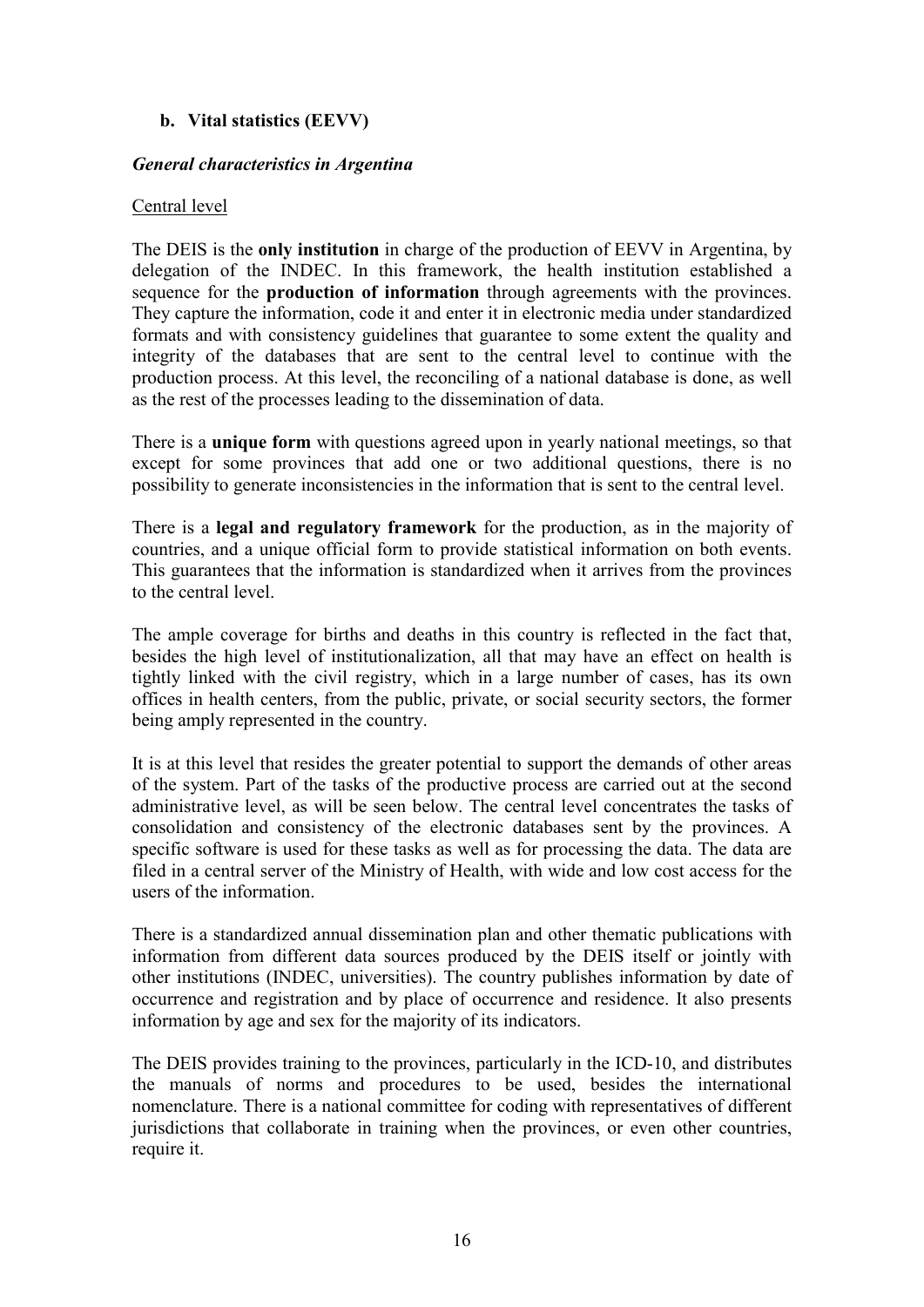## The local level, where the event is produced

As mentioned above, it is at this level that the most substantive questions of the productive process are defined. In the first place the event occurs and an action is produced that steers the statistical report towards the civil registry, along with the medical certification that permits the legal inscription of the event. Given the high level of institutionalization of the events, it is probable that any birth or death will be registered at the health center even, and the process of transmission of the statistical report is normally initiated.

In any case, there is no unique modality to fill out the statistical form, since in some provinces it is done by the civil registry and in others by the health system (this is the modality most often used.) This represents a potential source of errors because of what was already mentioned about the different roles of a health agent and a civil registrar in the functions of completing statistical reports.

However, the quality of information on the events in practically defined at this level. If the statistical report is not filled out correctly and there are questions that are not answered or completed incorrectly, such as the place of residence, education or cause of death, it is probable that except in the case of a very fluid and frequent communication from the highest administrative levels (which is not simple), the human errors are corrected at those levels, many times with criteria that are not necessarily statistical criteria. That is finally reflected in the levels and structure of the phenomena that are analyzed with the data that reach the user of the information.

The majority of the statistical reports are retained at the local level in the civil registries since the usual procedure involves sending them from the hospital to the registries (directly when there is a civil registration office in the health center) or through some person responsible for that task, who registers them legally. The statistical reports **are filed for a month in the civil registry**, generally to be sent in a **package** to the **health statistics office of the second administrative** level by different means (public mail or mailing system of the institution). That way, the civil registries perform as dependences of the health statistical offices in an unregulated and almost customary framework. This topic should be reviewed within an SS.

That way, the transmission of statistical reports, since it is not standardized and depends on the modality available in the province, may generate problems of quality (deterioration in the transfer for different causes) or omission (loss of packages), that are hard to prevent except through a strict communication between the statistical offices of the second level and the civil registration offices at the local level.

As can be appreciated, the production process of the statistical report at this level, depends on the modalities and human, economic, and technological resources of the local civil registries, which are totally autonomous between the provinces, and therefore may be affected at whatever moment. It is therefore important to know the processes produced at this level in details, in order to control possible factors that may affect the coverage and quality of data that are being transmitted.

Second administrative level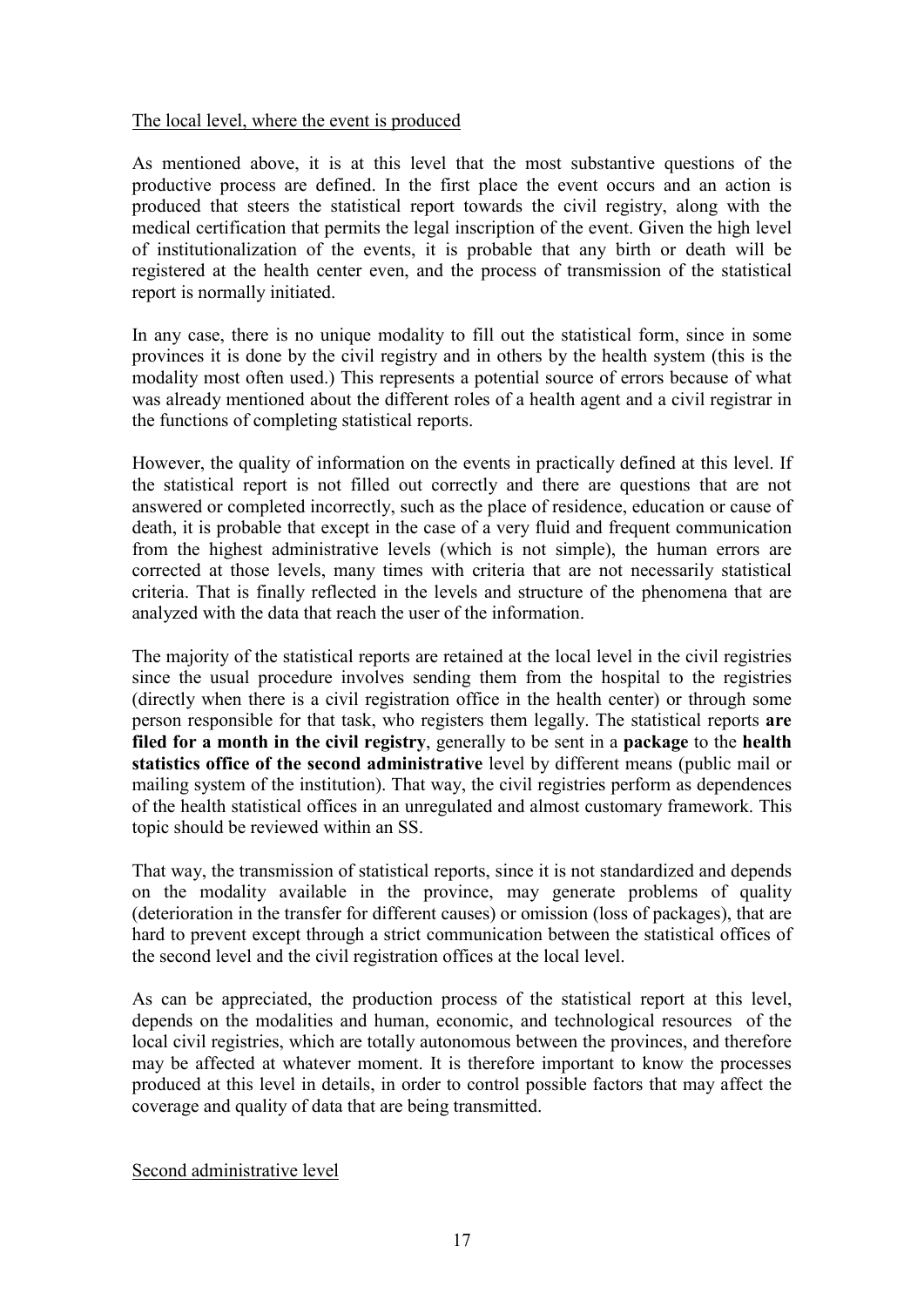In this country, a large part of the EEVV production is concentrated in the provinces, where the HSO2 (generally known as Biostatistics) are located. They depend on the Ministries of Health of this level and are independent from the central DEIS but maintain fluid communication with it, and agree on a common annual statistic plan.

Various important tasks of the productive process are carried out at this level, which to some extent model the data that is later sent to the central office. The information from the local level is received through packages with the original reports. After controlling the content of the questionnaires, the information is edited and cleaned through communication with the local levels. In general, there is a response from the local level. The information is coded for place of residence, occupation and cause of death and is entered in electronic media through a standardized spread sheet, which also includes norms for the data dumping and consistency post-input.

The majority of the provinces files the data (following modalities imposed by the provincial government, in some cases in central servers and in other in microcomputers) and processes them for the local use and dissemination. This information is not consolidated at the national level, i.e. they are facts that occur in the province that do not include the same facts produced in other provinces. This task is done only at the central level, and hopefully in the future, the provinces will receive copy of those consolidated files to allow for regional and local analyses.

Generally, the provinces have coding manuals for the causes of death (ICD-10) that are used at the national level. In the case of usual residence and occupation, the national norms, which are not available in the majority of the provinces, must be applied. When using local norms for those variables, it is possible to introduce inconsistencies or to complicate the comparison between jurisdictions.

This second administrative level is generally not as well equipped as the central level in terms of computers and access to human resources training, which depend on the authorities at that level. International cooperation is almost inexistent at this level. However, the DEIS guarantees education and training on the ICD-10.

## Current state of EEVV coverage and quality

This country is part of Group 1 of the countries with the best statistics, since coverage is estimated at 98% for births and 97% for deaths. The institutionalization of vital facts, the extent of civil registries in the territory, the high level of urbanization (more than 90% of the population resides in urban areas), and the awareness of the population on the importance and advisability of registering vital facts are substantive enough to determine this important level of coverage, among other things.

The statistical authorities do focus their attention on quality issues. The country makes important efforts to evaluate the integrity of its registries and carries out a situation diagnosis that creates ideal conditions to elaborate focused actions that are rapidly reflected in the national averages of "non-response" or "not specified" (two of the most important quality indicators), for key variables in the diagnosis of the level and characteristics of the events and the population that they affect. Those averages are relatively low compared to other countries, but they are quite high in some provinces.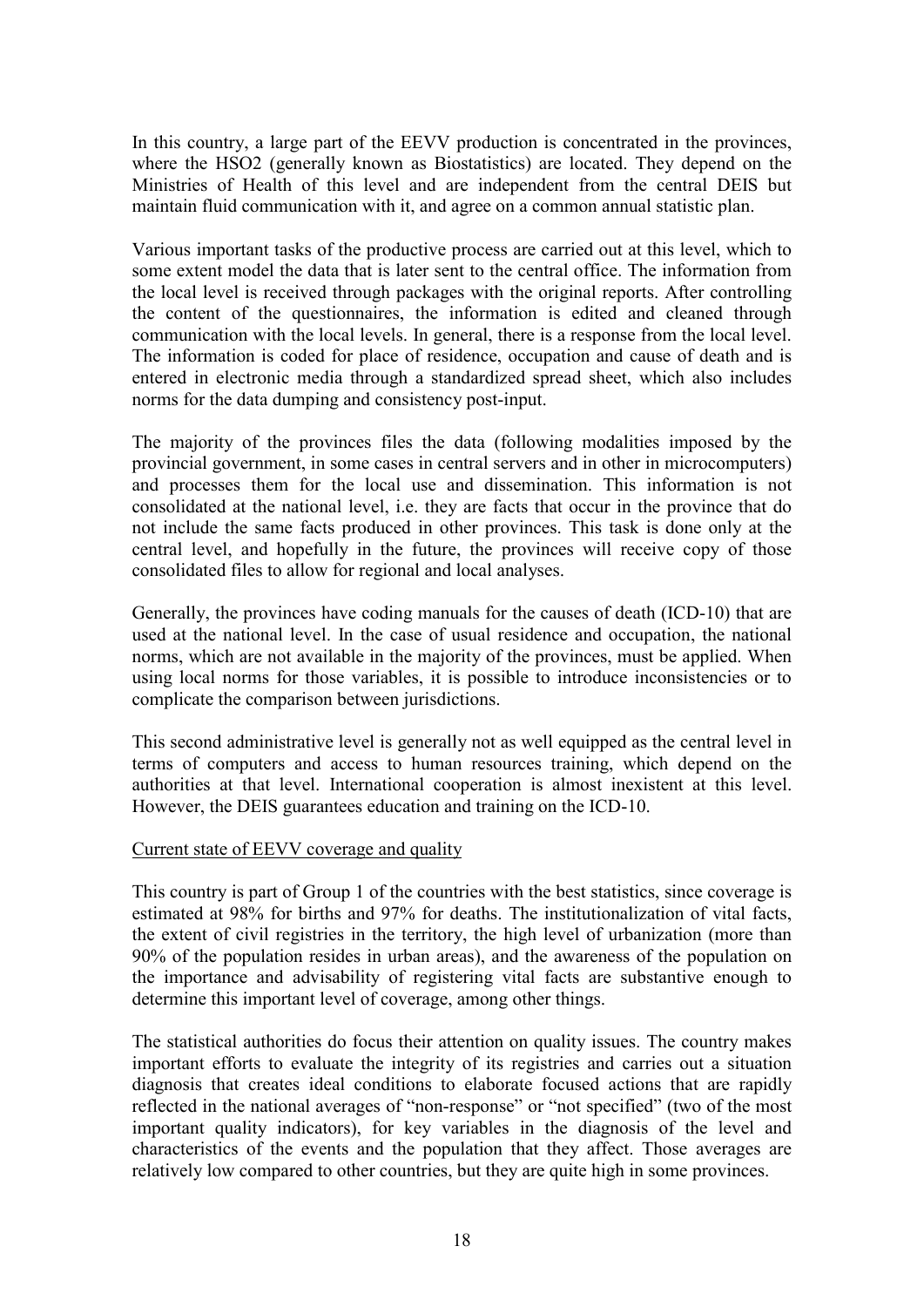Some of the aspects that permit visualizing the situation of these statistics are mentioned below (Table 2 presents information on coverage and quality of the statistics in the country).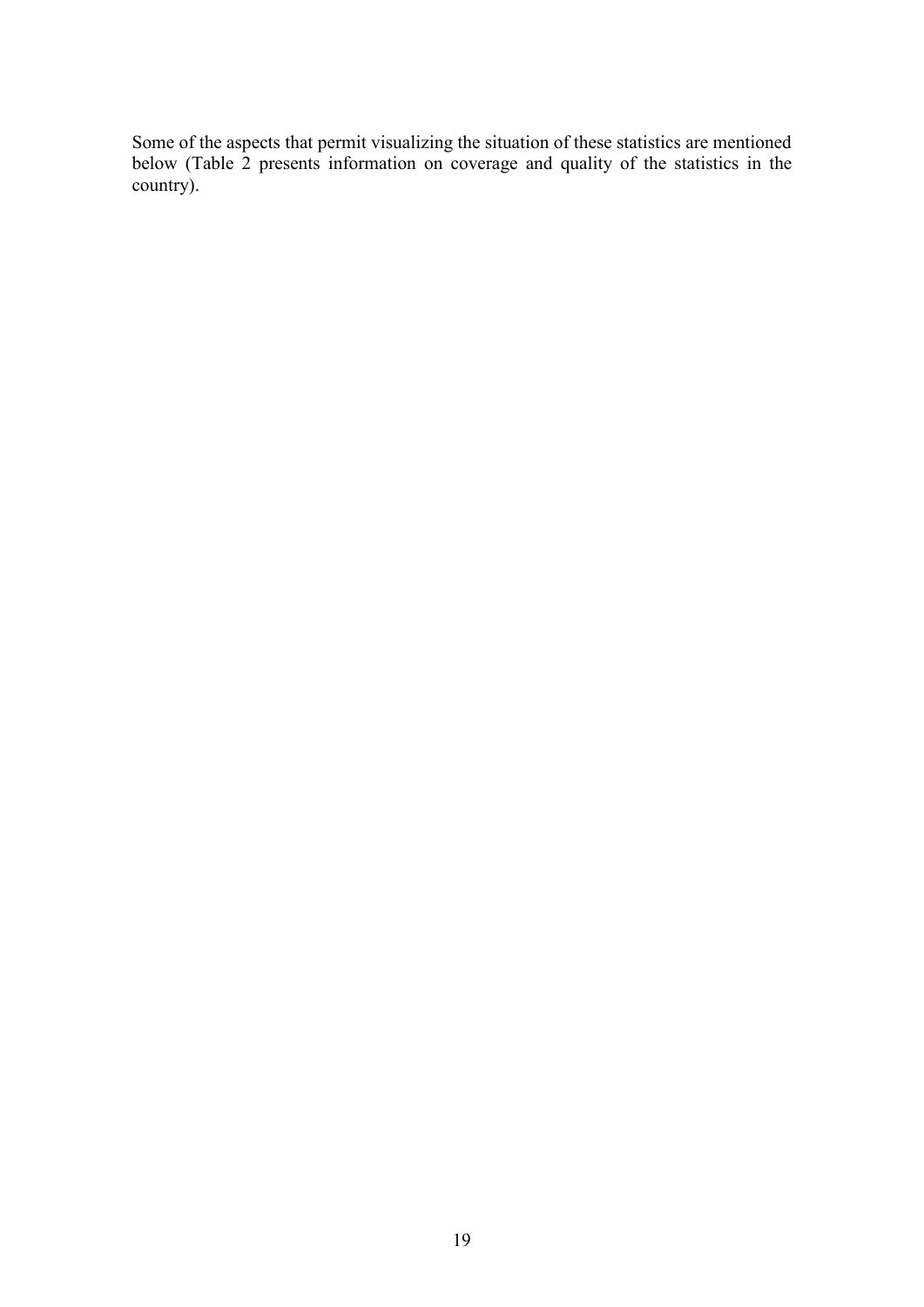|                                                            | Table 2 |  |
|------------------------------------------------------------|---------|--|
| <b>ARGENTINA.</b> Selected coverage and quality indicators |         |  |
|                                                            | 2005.   |  |

| <b>ARGENTINA</b>                                                                     |                 |  |  |
|--------------------------------------------------------------------------------------|-----------------|--|--|
| <b>COVERAGE INDICATORS</b>                                                           |                 |  |  |
|                                                                                      | $\frac{0}{6}$ * |  |  |
| Facts registered from a source compared to another, births                           | 0.0             |  |  |
| Facts registered from a source compared to another, deaths                           | 0.0             |  |  |
| Facts registered from a source compared to another, infant deaths                    | 0.0             |  |  |
| Facts registered from a source (continuous registration) compared to another, births | 0.0             |  |  |
| Coverage of male births (based on population projections)                            | 98.3            |  |  |
| Coverage of female births (based on population projections)                          | 96.1            |  |  |
| Coverage of births of both sexes (based on population projections)                   | 97.3            |  |  |
| Masculinity index at birth                                                           | 105.1           |  |  |
| Risk of death estimated by the continuous system (first 2 years of life)             | 26.6            |  |  |
| Risk of death estimated by the Brass method (first 2 years of life)                  | 23.0            |  |  |
| <b>QUALITY INDICATORS</b>                                                            |                 |  |  |
| <b>Live births</b>                                                                   |                 |  |  |
| Facts occurred in hospitals or health centers                                        | 98.7            |  |  |
| Facts attended by physicians                                                         | 98.5            |  |  |
| Unspecified maternal age                                                             | 1.2             |  |  |
| Ill-specified birth weight                                                           | 98.5            |  |  |
| <b>Deaths</b>                                                                        |                 |  |  |
| Facts occurred in hospitals or health centers                                        | 69.6            |  |  |
| Facts occurred outside of assistance institutions                                    | 30,4            |  |  |
| Facts attended by physicians                                                         | 99.0            |  |  |
| Causes of death certified by physicians                                              | 100.0           |  |  |
| Unspecified maternal age (only for under one year of age)                            | 26.5            |  |  |
| Ill-specified birth weight (only for under one year of age)                          | 15.6            |  |  |
| Ill-defined causes                                                                   | 7,6             |  |  |
| Omitted causes of death                                                              | 0.0             |  |  |
| Unspecified age of death                                                             | 0.2             |  |  |
| Quality of the information used to calculate the infant mortality rate               |                 |  |  |
| Births with unknown sex                                                              | 0.2             |  |  |
| Infant deaths with unknown sex                                                       | 0.1             |  |  |
| Births with unknown place of residence of the mother                                 | 0.4             |  |  |
| Infant deaths with unknown place of residence of the mother                          | 0.3             |  |  |
| Births with unknown maternal age                                                     | 1.2             |  |  |
| Infant deaths with unknown age                                                       | 0.0             |  |  |
| Masculinity relation among infant deaths                                             | 125.4           |  |  |

(\*) Except the cases of masculinity indices (ratios)

- $\checkmark$  There is no evidence of differences between the provinces in coverage, a matter to consider in the future given the numerical differences in the events produced among them.
- $\checkmark$  An indirect indicator that would alert on some jurisdictions is the Masculinity Index at birth. When the values are lower than 103 or higher than 107, they are under or over the norm, respectively. Table 1 shows that the situation should be reviewed in eight of the 24 provinces: the City of Buenos Aires, Catamarca, Chubut, Entre Ríos, La Pampa, Santa Cruz, Santiago del Estero and Tierra del Fuego.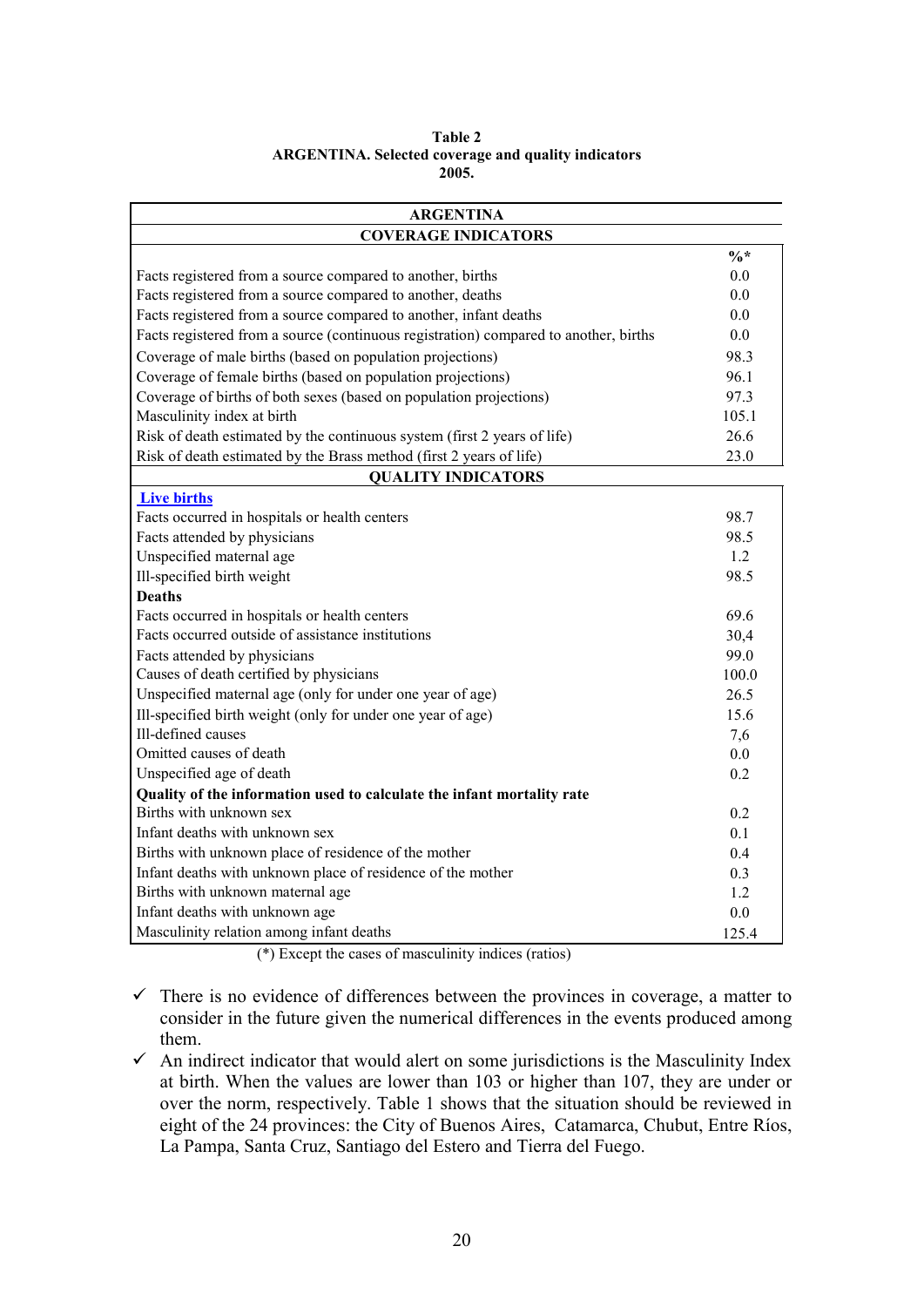### **Argentina. Masculinity Index at birth by provinces. 2003**



**ARGENTINA. IM al nacimiento por provincias. 2003.**

 $\checkmark$  Regarding the quality, the country estimates levels of no response or not specified in variables that are considered as key. There are variables such as "unspecified age of the deceased" or "unknown sex" (for infant births or deaths), with low levels barely above 1%. However, other variables such as "birth weight of the child" (15,6% of unspecified), "maternal age" (26,4% of unspecified), or "cause of death" (7,6% of ill-defined), have quality issues that affect the interpretation of the processes linked to the life, death and health of the population. However, the fact of evaluating the situation at these levels of disaggregation constitutes an advantage at the time of defining a SS.

## **Argentina. Ill-specified birth weight of the child and ill-defined causes, by province. 2005. %**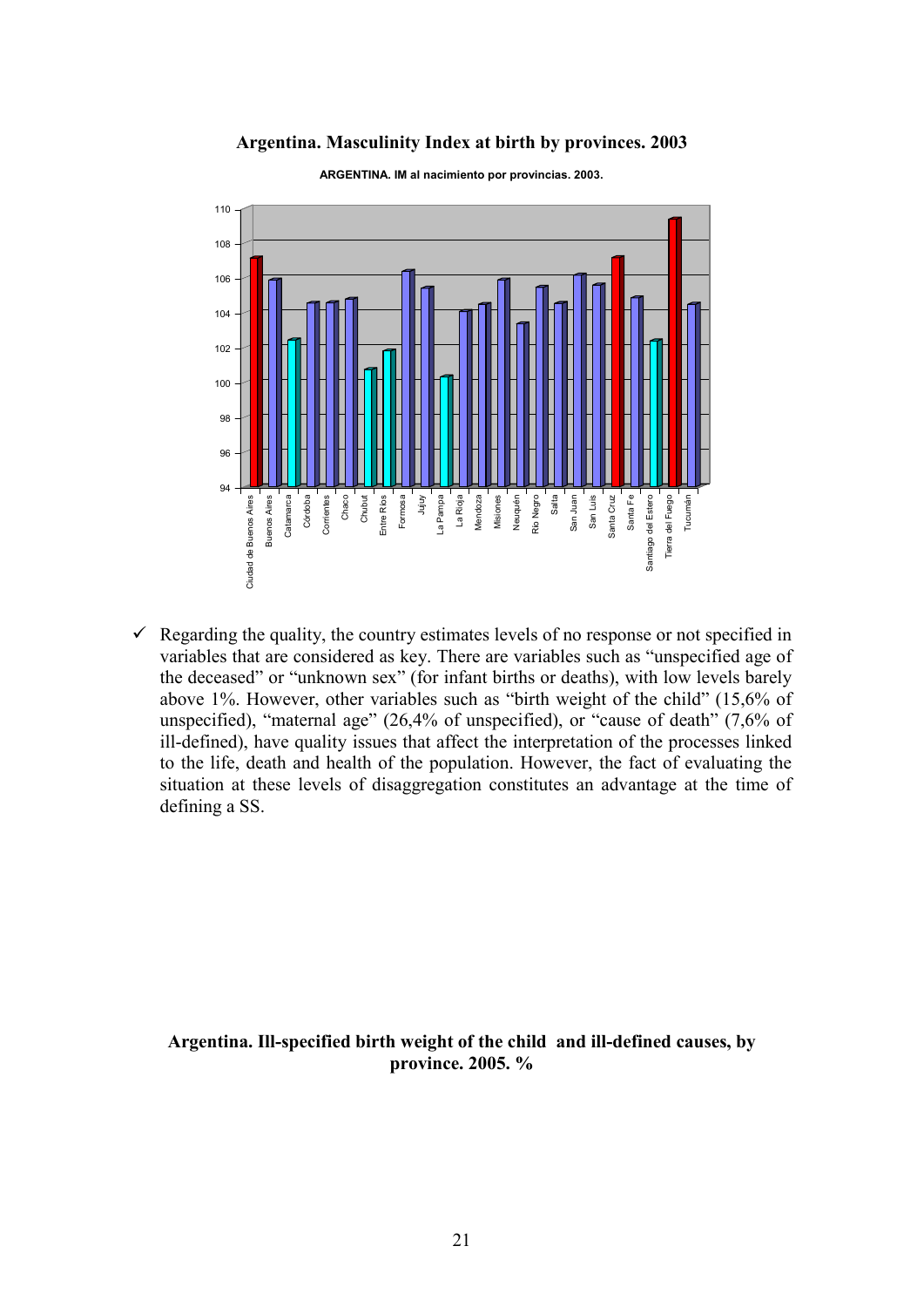

#### **ARGENTINA. Peso del niño al nacer no bien especificado y Causas mal definidas, por provincia. 2005. En %.**

## Strengthening strategies developed in the country

Regarding the links with other institutions involved in the production of vital statistics, there is an **Interinstitutional Committee for EEVV**, which currently **does not have an annual work plan**. This issue is reflected in the fact that the relations with the main interlocutor of the Committee, the INDEC, are not very good at the moment, and very few or no evaluation and training meetings are currently organized. There is no coordinated tabulation plan in development, and no association to develop publications or a joint research program. Nevertheless, the link is maintained through technical consultations and some meetings are organized for specific problems. The relative paralysis of the Committee can obviously complicate efforts to establish a SS, and it is therefore important to strengthen it.

A proof of the importance of a Committee of this type is the fact that while it existed, some activities were carried out with specific results that strengthened the system. Among them, it is worth mentioning:

- $\checkmark$  The organization of regional workshops between 1997 and 2003, with the participation of the Provincial Statistics Directions and the Provincial Health Statistics Offices.
- $\checkmark$  The redesign of forms and instructions for Vital Statistics, implemented starting in 2001.
- $\checkmark$  The collaboration in the impression of forms for the registration of vital facts.

The country has a series of **strategies to evaluate coverage** and quality at the central level. Regarding **coverage**, the following can be mentioned:

1. Studies of legal omission and birth and death statistics, through an audit or comparison of sources. It is applied to urban and rural areas with a focus on health establishments. No omission of the statistical registry was found. The omission of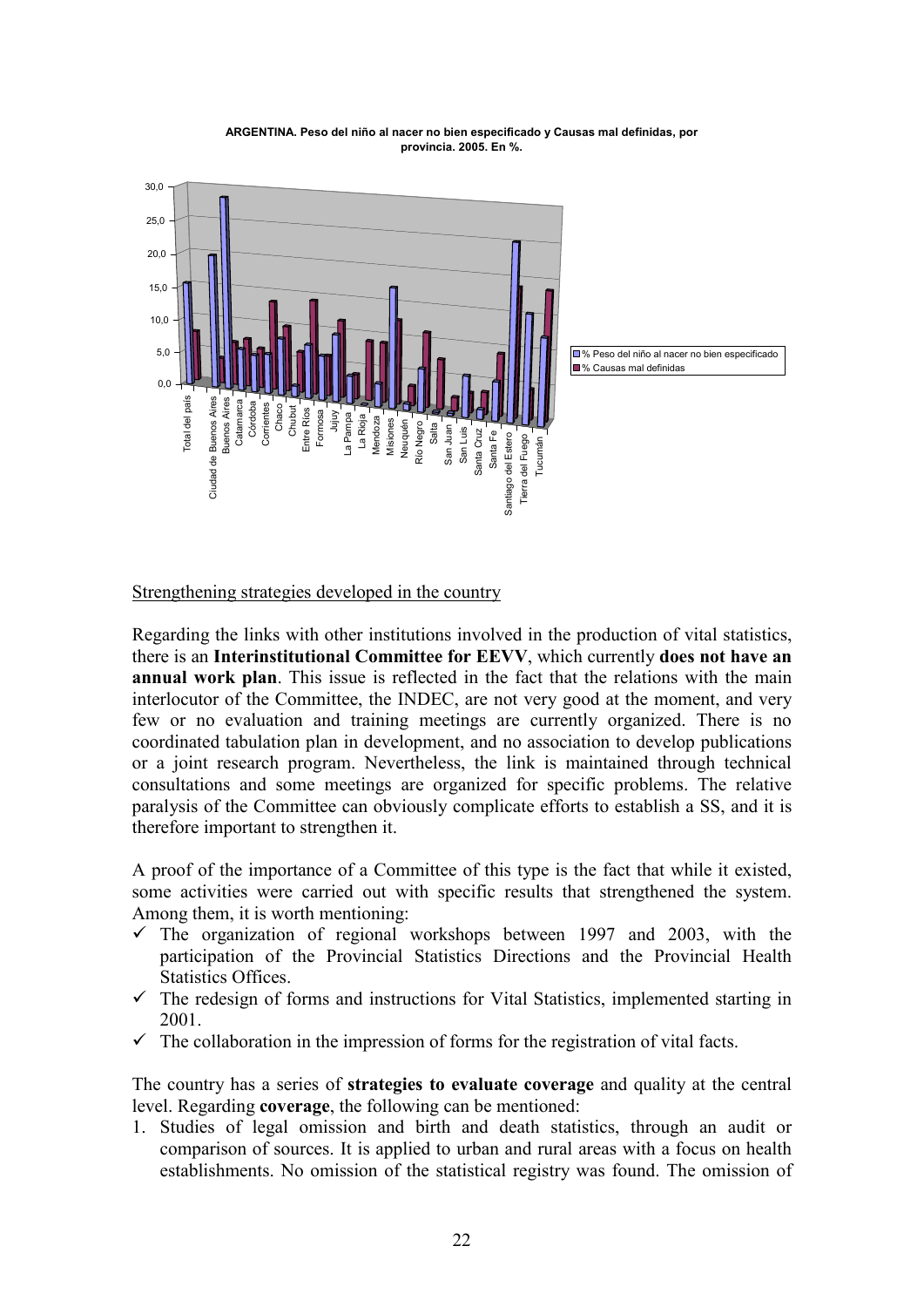the legal registry responds to factors that are external to the Statistical System and vary by area. The national indicators are considered to be complete.

2. Coverage estimation from chronological series of variables or related dimensions through the application of models and multivariate analysis. The environment of the application is the country and provinces.

Regarding quality, the application of samples of statistical reports is mentioned, in which the consistency of related variables is evaluated. It is applied at the level of provinces. Progress has been made in the specificity of responses.

Argentina has also included some actions that have contributed to a better position of the EEVV and Civil Registration system, even though many of them were not necessarily framed within a permanent and sustainable SS. In the design of an SS, the concrete results of these activities on coverage, quality and general strengthening should be reviewed anyway, not only to ratify or rectify their design or implementation in the future, but also to disseminate the most successful practices among other countries. The following stand out:

### *Related to Civil Registration*

- $\checkmark$  Training of local registrars.
- $\checkmark$  Training of health personnel and related personnel assigned to civil registration.
- $\checkmark$  Preparation of technical norms related to civil registration to help registrars in their work.
- $\checkmark$  Creation of additional local registration offices to improve accessibility to the public.
- $\checkmark$  Provision of office equipment to some registration offices.
- $\checkmark$  Introduction of reforms of civil registration and statistical notification procedures.
- $\checkmark$  Establishment of mobile registration units.

### *Related to vital statistics*

- $\checkmark$  Specific research to control the quality of the cause of death certification  $\checkmark$  Sampling recoding of statistical reports to check their quality
- Sampling recoding of statistical reports to check their quality
- $\checkmark$  Strengthening of the management and technical capacity at the national office in charge of the vital statistics program.
- $\checkmark$  Preparation of technical manuals for each step of data processing for vital statistics.
- $\checkmark$  Organization of national and regional seminars for coders of the causes of death.
- $\checkmark$  Organization of seminars on legal medicine.
- $\checkmark$  Organization of training courses for medical and paramedical personnel.
- $\checkmark$  Introduction of computers in the vital statistics division in charge of the national vital statistics program
- $\checkmark$  Adaptation/installation of computer software for the entry, review, tabulation and analysis of vital statistics data.

### *For the public in general*

 $\checkmark$  Increase in knowledge of the public on registration topics.

## Evaluation of EEVV

The statistical authorities consider that the EEVV system is **VERY RELIABLE** since "*the constant supervision of the Health Statistics System and the strengthening activities*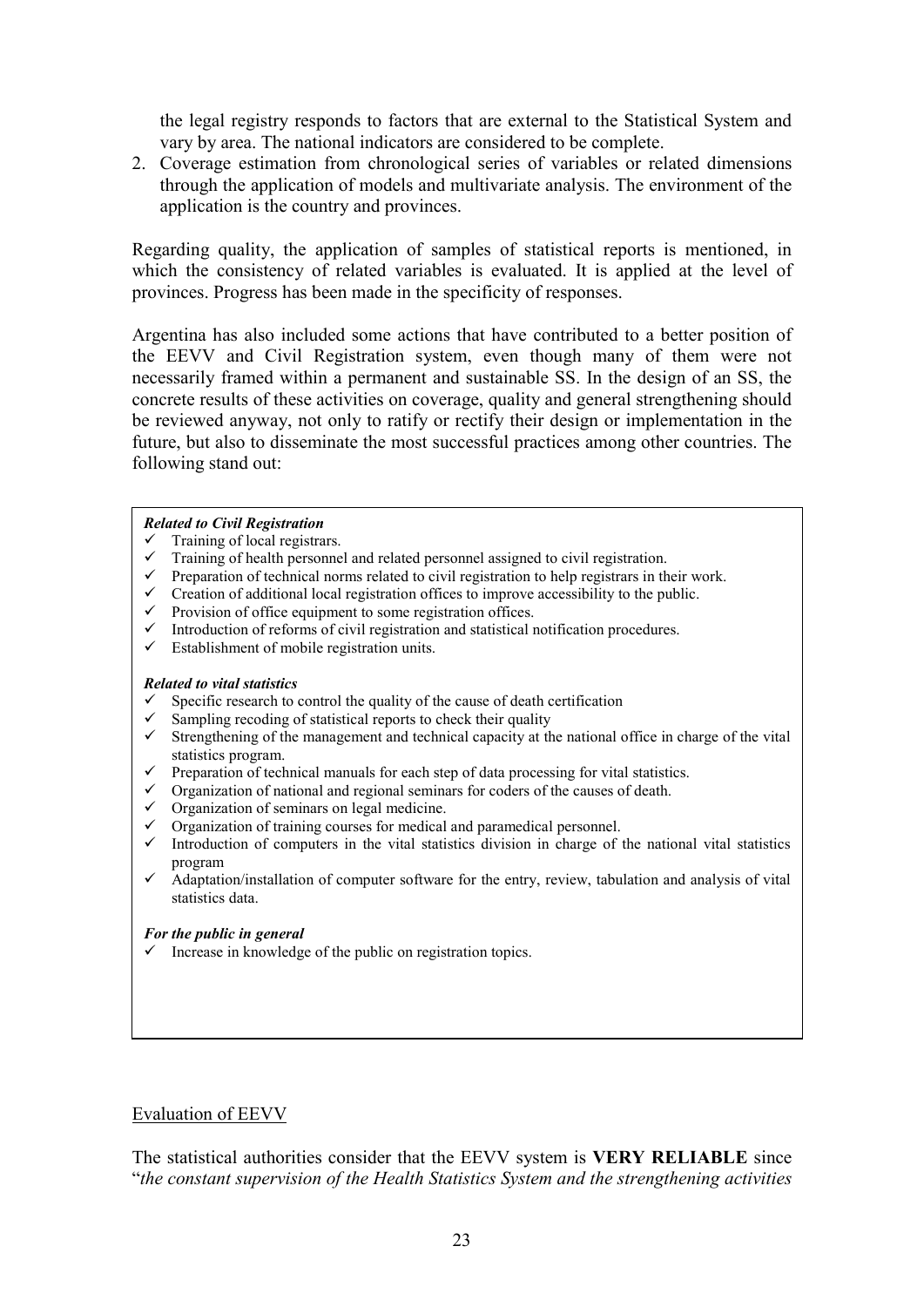*have permitted to improve the registration of vital events and the dictation of presidential decrees to contribute to the exercise of personal rights*".

An aspect to keep in mind when formulating an SS is the varying importance that the producers assign to different factors (administrative, technical and public) when considering the operation of the civil registration and vital statistics subsystem.

For **civil registration**, the following are VERY IMPORTANT:

- 1. Lack of a national office to manage and guide the Civil Registration system.
- 2. Lack of technical orientation and supervision of the civil registrars.
- 3. Civil registrars are honorary servants and do not receive a salary, thus their lack of interest
- 4. Prevalence of low salaries for local registrars.
- 5. Local registrars are named for the short-term and are frequently changed.

The following are IMPORTANT:

- 1. Financial limits that lead to inadequate resources for the local Civil Registration Office
- 2. Hours of work of local civil registration offices are inappropriate or not convenient for a large portion of the population.
- 3. Local registrars carry out their functions alongside their other main responsibilities.
- 4. Absence of periodic publicity campaigns to educate and inform the population.
- 5. Local civil registrars are not well trained.
- 6. In the Civil Registry there is no regular training of medical and paramedical personnel. Therefore, there is poor collaboration on behalf on these personnel.
- 7. No periodic supervision of the work of the civil registrar by superior authorities of the system.
- 8. The lack of public awareness on procedures/legal requirements for the inscription of vital events leads to late inscriptions and omissions.

For **vital statistics,** the following are IMPORTANT:

- 1. Insufficient personnel in the local registration offices to carry out the period statistical notification of vital events.
- 2. Insufficient personnel for processing the data in the compilation agency
- 3. Limited printing services of the compilation agency lead to late publication of the vital statistics.

The external users have a similar attitude towards EEVV as the data producers.

## **c. Morbidity (MORBI) and Resources and Services (RECUR) statistics**

## *General characteristics in Argentina*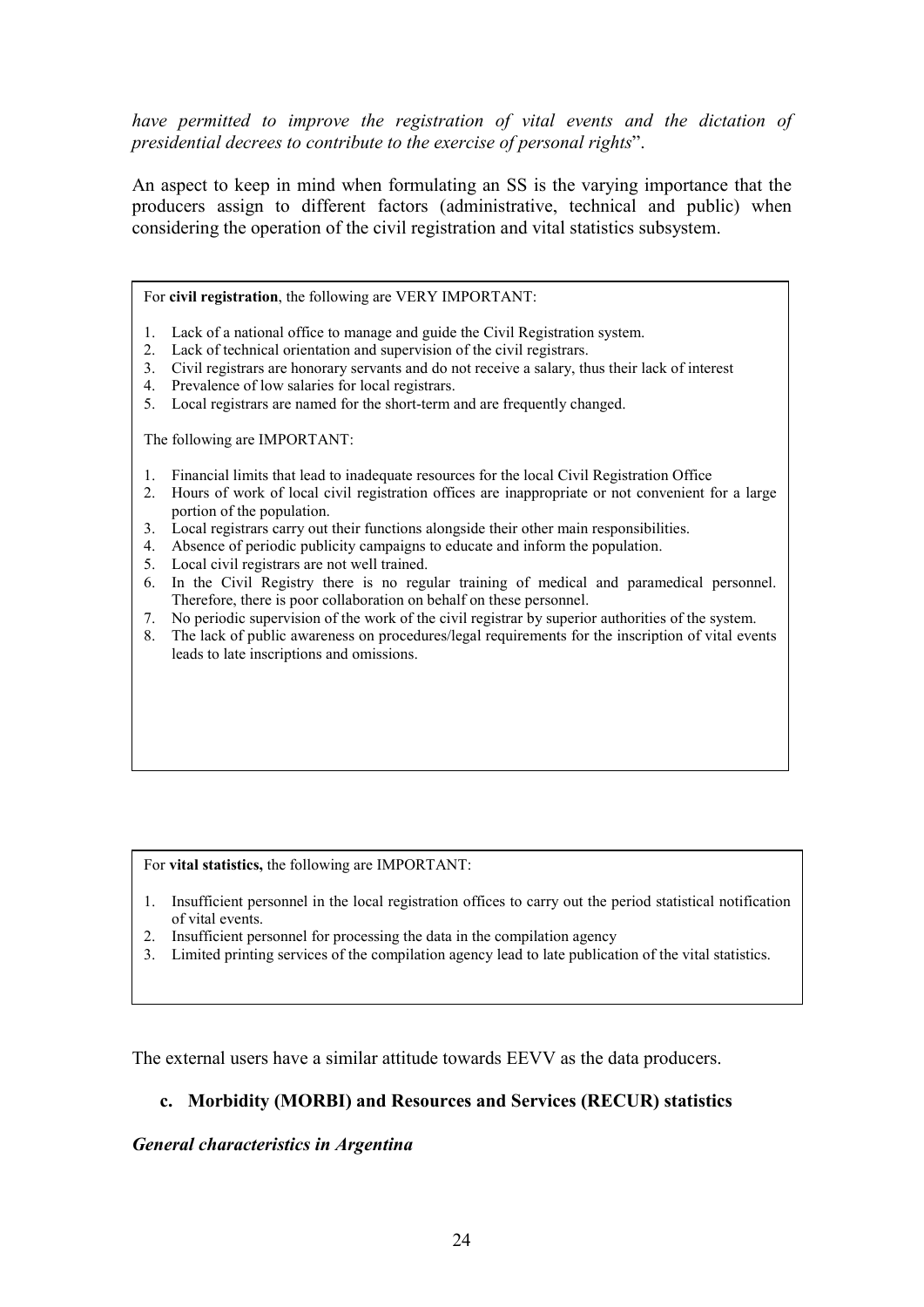# Central level

In Argentina, the subsystem denominated Health Services Statistics includes the production, performance, bed usage, morbidity and resources statistics. It is of recent application (early 2005). The DEIS is the only institution in charge of the production of MORBI and RECUR in Argentina. As a decentralized system, it carries the same characteristics as those of EEVV, i.e. a central office at the level of the Nation's Ministry of Health that is in charge of receiving the information sent by the offices at the second administrative level, which depend on the provincial governments.

There is a **unique form** for each of the statistics included in MORBI and RECUR and a **legal and regulatory framework** for the production of these statistics, which is the same as the one ruling the EEVV.

The events, practices, processes, characteristics and profiles of available services, human resources, and materials involved in this type of statistics are registered in the health centers and sent to the office at the second administrative level. In this office, the activities that in some cases cover the whole production sequence are carried out. However, it is at the central level that the consistency and consolidation processes for a national database are carried out. A special software is applied for those tasks as well as for data processing. The data are filed in a central server of the Ministry of Health and the users enjoy wide and low-cost access to the information.

The **coverage** of the subsystem is not complete in the case of MORBI statistics, since the information generally corresponds to the public sector, as the information produced by the private sector and social security is not consolidated. The information available in the country is therefore partial, although at the level of the provinces there are some initiatives to incorporate those sectors to the official statistics. The RECUR statistics include the private sector and social security.

The DEIS provides training to the provinces, particularly in the ICD-10, and distributes the norms and procedures manuals, as well as the international nomenclature. There is a national coding committee with representatives from different jurisdictions that collaborate in the training when the provinces, or even other countries, require it.

## The local level, where the event is produced

It is the environment where the information is completed and derived to the next administrative level. At this level, some procedures of control of the questionnaires and congruency between forms are carried out. Also, corrections to diagnoses are made in consultation with the medical personnel in the case of MORBI instruments.

In general, there are no copies of the data collection instruments in the health center, which does not facilitate the use of the information for management purposes, except when looking at the health care provided by local governments.

The information produced by the health centers is sent once a month to the health statistical office at the second administrative level.

## Second administrative level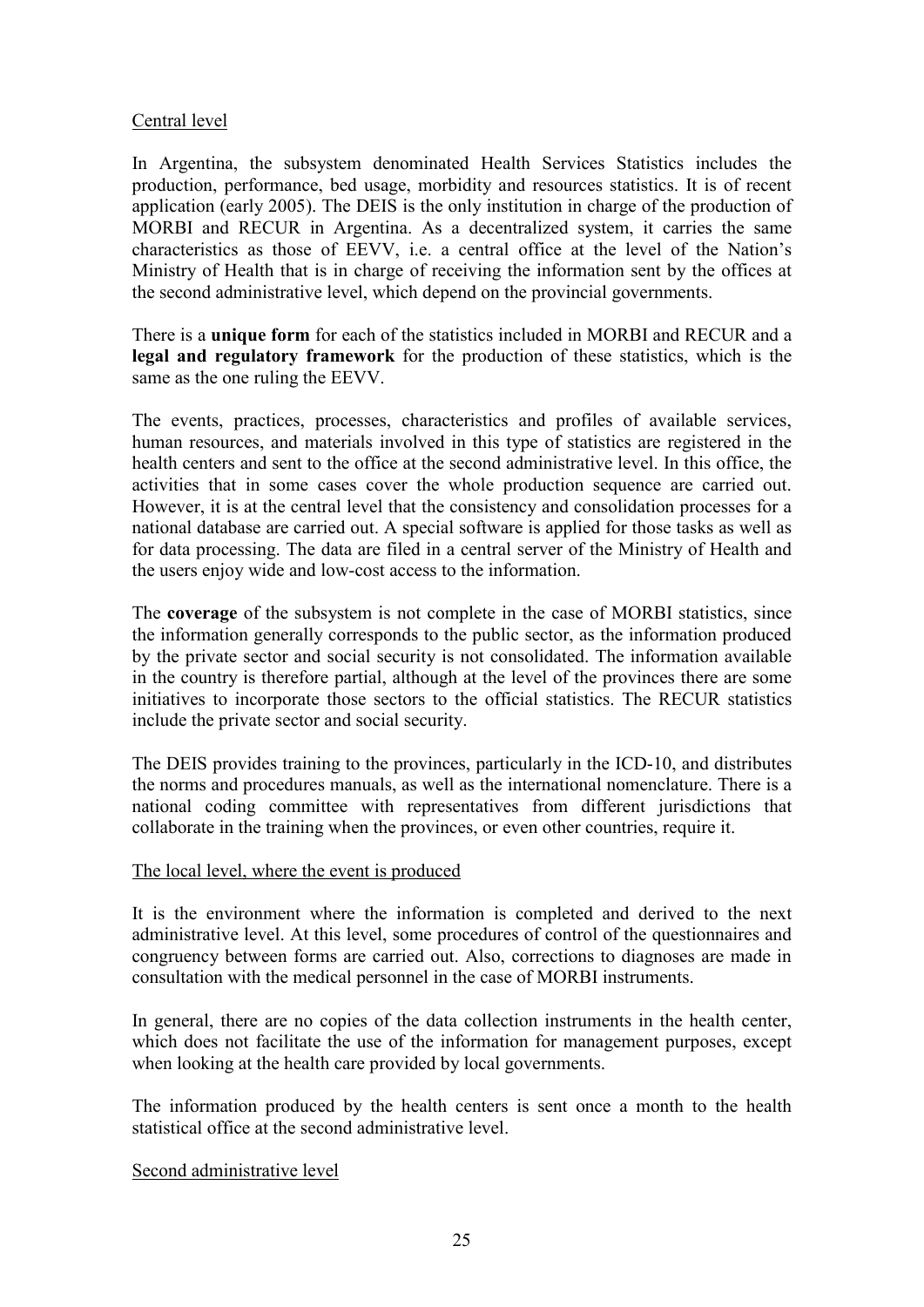In this country, a large part of the MORBI and RECUR production is concentrated in the provinces, where the HSO2 are located. Various important **tasks** of the productive process are carried out at this level, which to some extent shape the data that is later sent to the central office. The information from the local level is received through packages with the original reports. After controlling the content of the questionnaires, the information is edited and cleaned through communication with the local levels. In general, there is a response from the local level. The information is coded for place of residence and disease in the case of MORBI and the whole information is entered in electronic media through a spread sheet standardized by the central level, which also includes norms for data dumping and post-input consistency.

The majority of the provinces file the data (following modalities imposed by the provincial government, in some cases in central servers and in others in microcomputers) and some of them process them for local use and dissemination. Just as in the case of EEVV, this information is not consolidated at the national level, but at the central level.

Generally, the provinces have **coding manuals** for the causes of death (ICD-10) that are used at the national level. In the case of usual residence and occupation, the national norms, which are not available in the majority of the provinces, must be applied. Using local norms for those variables may introduce inconsistencies or complicate the comparison between jurisdictions.

# Current state of coverage and quality of the MORBI and RECUR statistics

As in the majority of the countries of the Group and the other groups, it can be said that the level of development of these statistics is incipient. There is no coverage analysis, since contrary to the case of EEVV, there are no indirect techniques or external sources to evaluate them. The health centers are supposed to control and register events and the characteristics of the resources and services that must be captured statistically by this subsystem. The results of these controls should be monitored in a future SS for the benefit of the country and to share good practices. It is clear however, that it has not been possible to consolidate a MORBI database that includes information from the private sector.

The routine evaluation of the quality of statistics produced is also incipient, given that it has only been implemented as such since January 2005. Hopefully, a future SS will seek improvement and widening of the information captured by the subsystem.

## Strengthening strategy developed in the country

**There is no Interinstitutional Committee** for health statistics in general in the country, or contacts with the national statistics office to agree on more appropriate definitions and indicators to disseminate at the national level, even though some strategies are being developed at the central level to **evaluate the quality**. For the MORBI statistics, those strategies relate to sample studies of consistency and congruence of selected variables in some provinces.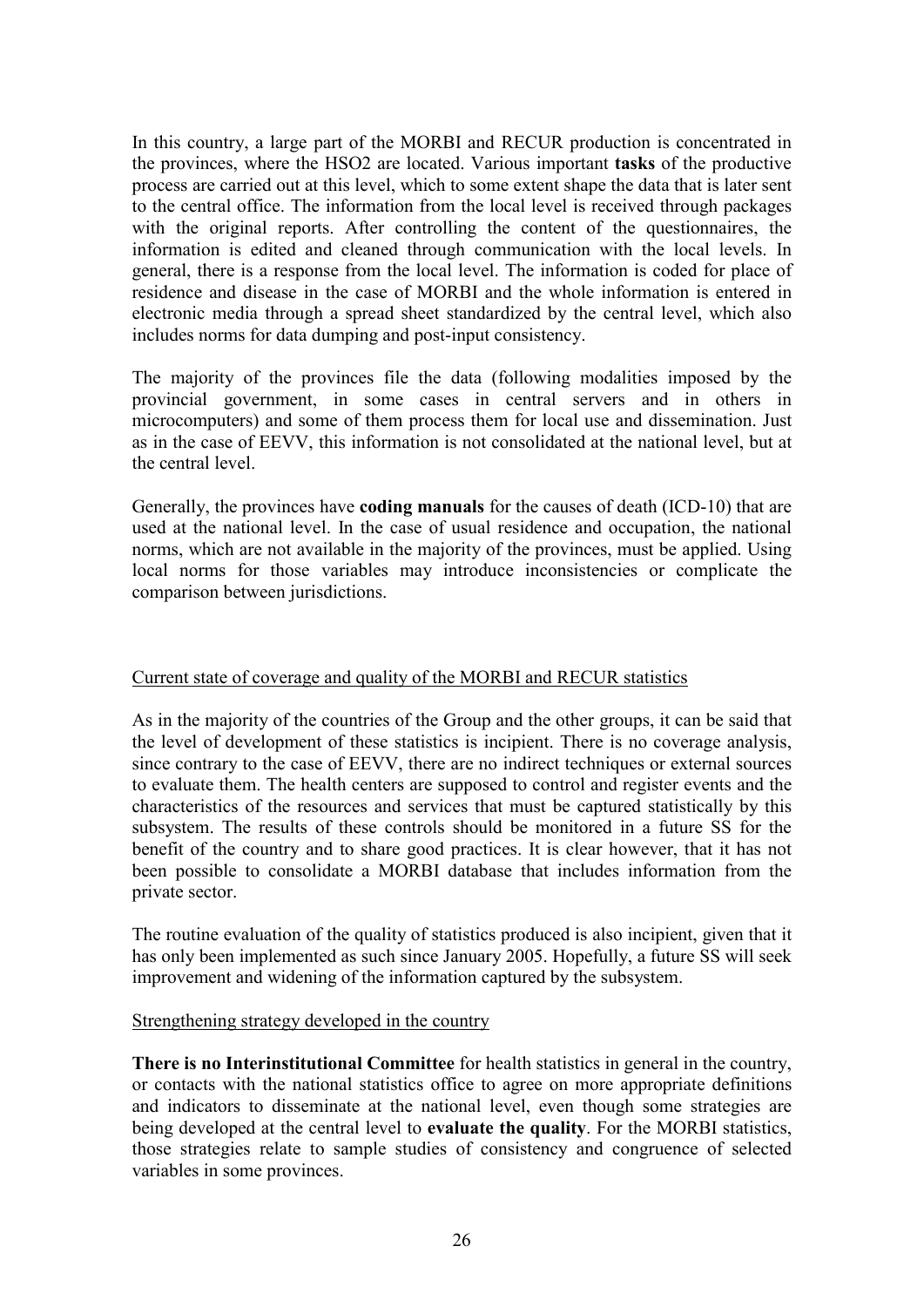Argentina has also worked towards improving the operation of the MORBI and RECUR statistical subsystem. In the design of an SS, the concrete results of these activities on coverage, quality and general strengthening should be reviewed anyway, not only to ratify or rectify their design or implementation in the future, but also to disseminate the most successful practices among other countries. The following stand out:

- Training of local employees.
- $\checkmark$  Training of health and related personnel.<br> $\checkmark$  Preparation of technical porms related to
- Preparation of technical norms related to the hospitalization report and other instruments for data collection.
- $\checkmark$  Preparation of technical manuals for each step of morbidity, resources, and services statistical data processing.
- $\checkmark$  Introduction of procedures reforms
- Provision of office equipment to some of the local offices.
- Introduction of computers in the vital statistics division responsible for the national health, resources and services statistics program.
- $\checkmark$  Adaptation/installation of computer software for the entry, review, tabulation and analysis of health, resources and services statistics data.
- National and regional training seminars are carried out.
- $\checkmark$  Training courses for medical and paramedical personnel are carried out.
- $\checkmark$  Training seminars for coders of morbidity are carried out.<br> $\checkmark$  Specific research to control the quality of disease certifica
- $\checkmark$  Specific research to control the quality of disease certification is carried out.<br> $\checkmark$  Sample recoding of hospital reports is done to check for quality.
- Sample recoding of hospital reports is done to check for quality.

### Evaluation of the MORBI and RECUR statistics subsystem

The statistical authorities consider that the MORBI system is **GOOD BUT NEEDS IMPROVEMENTS** since "coverage of the private system and the complete application of the Minimum Group of Core Data - Conjunto Mínimo de Datos Básicos (CMDB) are still to be reached". The RECUR system cannot be evaluated given its recent implementation.

An aspect to keep in mind when formulating an SS is the varying importance that the producers assign to different factors (administrative, technical and public) when considering the operation of the MORBI subsystem.

The following are IMPORTANT

- Insufficient personnel in the local registration offices to carry out the period statistical notification of morbidity.
- Insufficient personnel for processing the data in the compilation office.
- $\checkmark$  Limited printing services of the compilation office lead to late publication of the vital statistics.

 $\overline{\phantom{a}}$ 

### **Acronyms**

SS. Strengthening Strategy

SSE. Subsystem for the production of Vital, Morbidity, Resources and Services Statistics. HS. Health Statistics. Used to include Vital, Morbidity, Resources and Services Statistics